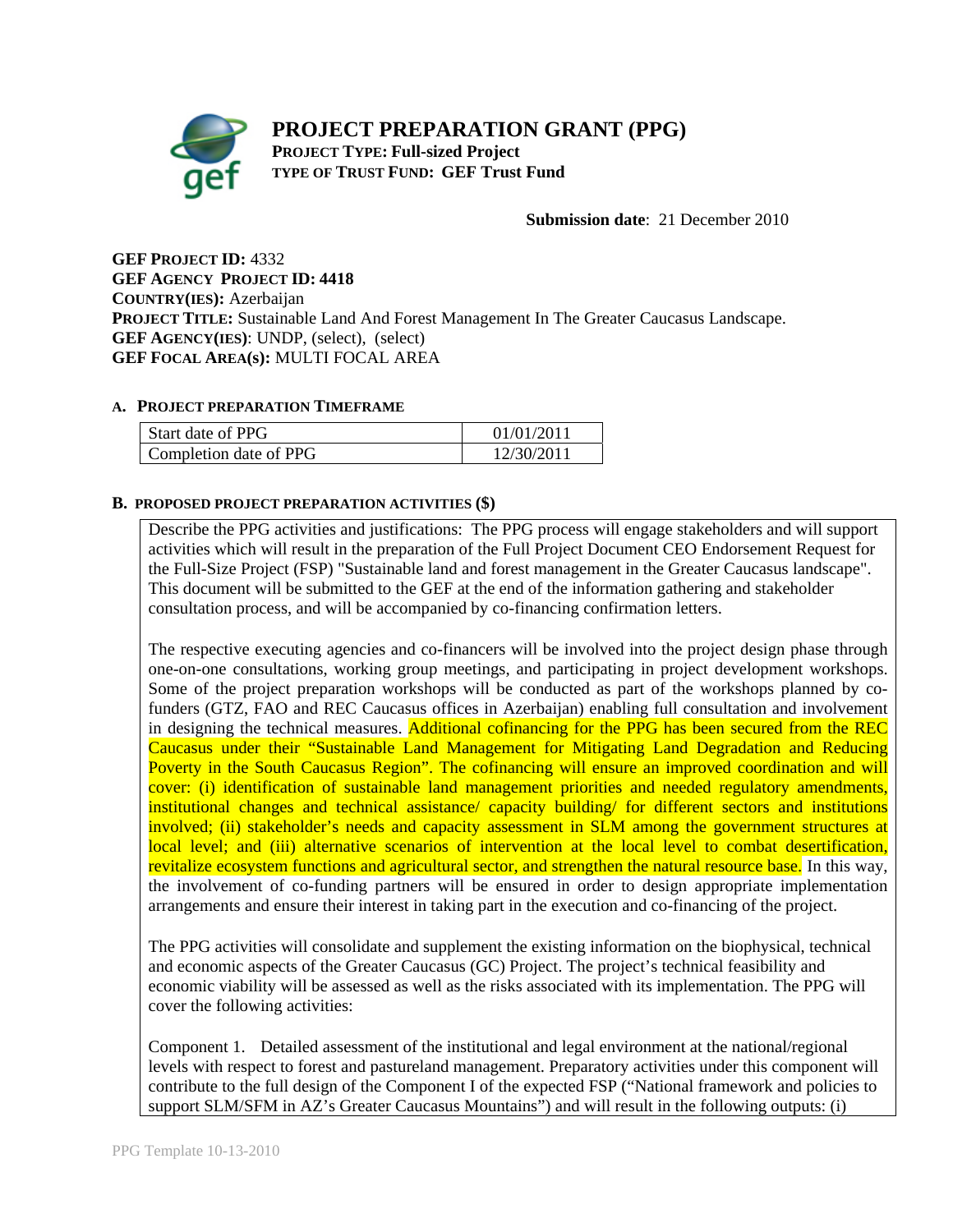information gathered, synthesized and analyzed on the forest and pastureland (F&P) resources use planning and management institutions and laws, policies and programmes relevant to sustainable land management (SLM) and sustainable forest management (SFM) at the central and (to the extent relevant) rayon levels, taking into account international best practices; (ii) analysis of the strengths/weaknesses and opportunities/pitfalls related to integrating SLM/SFM into this existing institutional, law, policy and programmatic baseline; (iii) analysis of the potential conflicts between baseline land uses and SLM/SFM objectives; mechanisms/recommendations developed to address the conflicts; and (iv) risk assessment and recommendations for mitigation measures.

At the national policy level, the preparatory activities will include assessments of:

(i) The strengths and weaknesses of forest and pastureland management legislation, policy, regulations and standards with the view of introducing and/or improving the coverage of SLM/SFM and REDD aspects in these regulations (i.e. the Land Lease Law, etc.);

(ii) The extent to which existing law and policy requires or allows for the assessment and consideration of the full value of ecosystem services rendered by healthy pasture and forestlands in the GC region;

(iii) The strategic entry points for new minimum management standards for pasture and soil health; new by-laws for existing law and policy; recommendations for practical monitoring and enforcement mechanisms for the same;

(iv) National and Greater Caucasus land tenure context for spatial planning;

(v) The level of interest and support for piloting different types of agro-environmental incentives. This will involve presenting different types of agro-environmental incentives to key stakeholder groups within the Government of Azerbaijan for consideration and brainstorming during the PPG process. Special attention will be paid to the policy framework needed for the implementation of Payments for Ecosystem Services schemes as a type of agro-environmental incentive.

At the rayon level level the PPG assessment will focus on Greater Caucasus rayons and will assess and describe:

(i) Rayon policies and regulatory frameworks affecting the proposed project plans; special consideration will be given to policies on the territorial (spatial) planning at the rayon/municipal level; (ii) Past experience in the rayons on introduction and enforcement of environmental protection and specifically SLM/SFM related regulations; take stock of the willingness of rayon authorities to cooperate on SLM/SFM solutions and to be demonstration areas for the project.

Component 2. Assessment of the capacity of different agencies to support implementation of project activities. This component is designed to ensure that implementation arrangements, partnership strategies and capacities are in place and adequate for the successful project implementation and its sustainability. Funding support from the PPG will be used to conduct an assessment of the capacity of the national and regional government agencies in respect of: (i) stakeholder analysis: roles, functions and/or responsibilities of the key stakeholder institutions and groups (Ministries, agencies, rayons and municipalities, and private sector farmers and shepherds owning and responsible for managing the domestic animal grazing in the GC); (ii) capacity constraints in supporting or implementing SLM/SFM activities.

The focus of this assessment will be on identifying potential incentives and the capacity development needs of the different stakeholder groups to ensure the sustainability of project investments beyond the term of the project. The PPG will conduct a comprehensive feasibility analysis for designing a payment for ecosystem services (PES) scheme that will be implemented in the project. The following will be appraised under this overarching activity:

(i) The roles, functions and responsibilities of different institutions and organizations in the regulation, planning, operations and performance monitoring of key organizations; the governance, cooperation and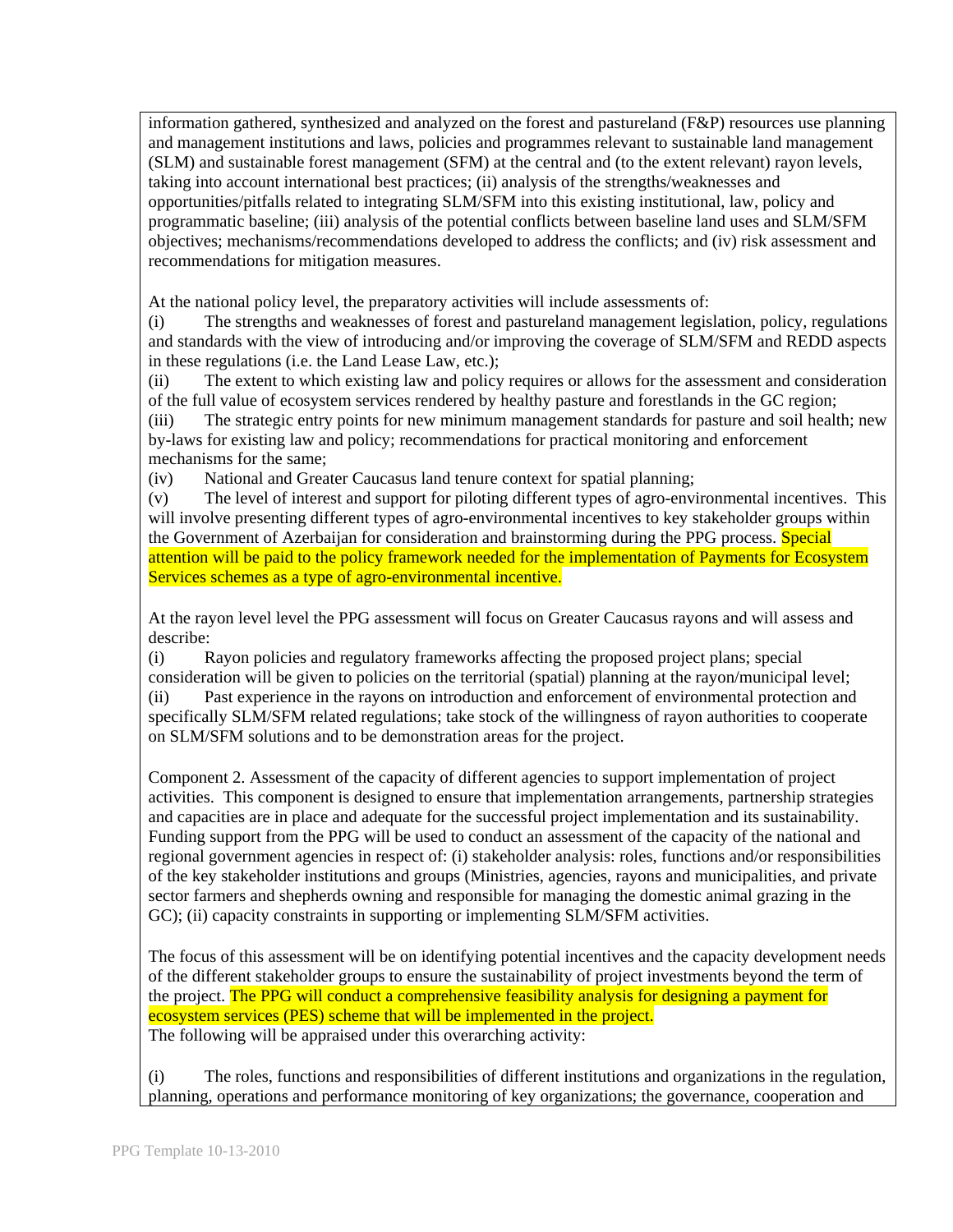partnership arrangements between these institutions and organizations;

(ii) Existing and potential incentives (and disincentives) for stakeholders to integrate SLM/SFM considerations; the level of interest in, and influence on the proposed project activities;

(iii) Feasibility analysis for a PES scheme, looking at the main elements required for its design and implementation at the national and field level and the capacity needs;

(iii) The capacity of these institutions to implement and sustain the proposed project activities, including recommendations for the ongoing development of capacity in the project design to address any gaps; and

(iv) The feasibility of different options for the implementation of the project activities and project governance. This will include the selections and detailed description of the preferred implementation and governance arrangements for the project.

Component 3. Baseline forest and pastureland management assessments in the project's pilot rayons. The focus under this component will be on designing the implementation measures for the planned pilot sites (12,500 ha pastures; 20,000 ha forest management; 14,000 ha restoration) and how the potential PES scheme to be developed under component 2 will support the implementation of some of these activities. The preparatory activities under this component are key for defining the detailed barrier-removal strategy and specifics of rayon-level work in Components II & III of the proposed FSP. The outputs will be: (i) completed relevant tracking tools (LD, CC and SFM); (ii) baseline analysis of the state of technology, know-how and information barriers for SLM/SFM, affecting global benefits related to improved management of forest and pasture lands; improved vegetative cover; avoided emissions and enhancement of carbon stocks; (iii) forest and pastureland pressures qualified and quantified; (iv) selection of pilot rayons, and particular SLM/SFM challenges and opportunities represented in each rayon; (vi) detailed description of demonstration activities for the planned pilot sites (12,500 ha of pastures; 20,000 ha of forest management and 14,000 ha of restoration).

Specifically, the activities covered under this component will:

(i) In collaboration with all key stakeholder prepare all the relevant tracking tools (LD, CC and SFM;

(ii) Analyze and document in more detail the threats to forest and pasture land health and their impacts as described in the PIF, including erosion, reduced size/health of animals, etc... Identify the drivers of deforestation and forest degradation and the response measures;

(iii) Establish a robust and verifiable baseline - re-examine the baseline data cited in PIF (which was based on the National Communications). Construct a reference scenario, where the baseline scenario CO2 emissions, or carbon stock changes, need to be projected into the future on forest loss or degradation of forests and pastures keeping in mind the future policies and pressures. Attention will be paid to soil organic carbon and the work of FAO and TSBF on soil biodiversity will be used in these assessments. The PPG will also consider measures to enhance resilience as suggested by the STAP review.

(iv) Analyze the macroeconomic and political context at the national level (key business sectors, socioeconomic development, political environment), and its current and future impacts on SLM and SFM plans; (v) Identify/confirm the technical and knowledge barriers to effective integration of SLM/SFM

objectives into rayon-level plans and operations;

- (vi) Finalize the selection of the project Rayons areas. For each rayon, the PPG will
- Define the spatial extent of the proposed project areas;
- Determine the current spatial distribution of forest and pastureland uses and levels of use in the rayons, existing and potential conflicts among land uses affecting SLM/SFM objectives,
- Refine pasture and forestland indicators of success that are "SMART" with particular focus on unique species and communities of species that "indicate" healthy pasture or forest;
- Analyze the land-use development plans, projects, programs and initiatives affecting or impacting on the proposed project activities;
- Reach preliminary agreement with rayon and municipal governments on implementation of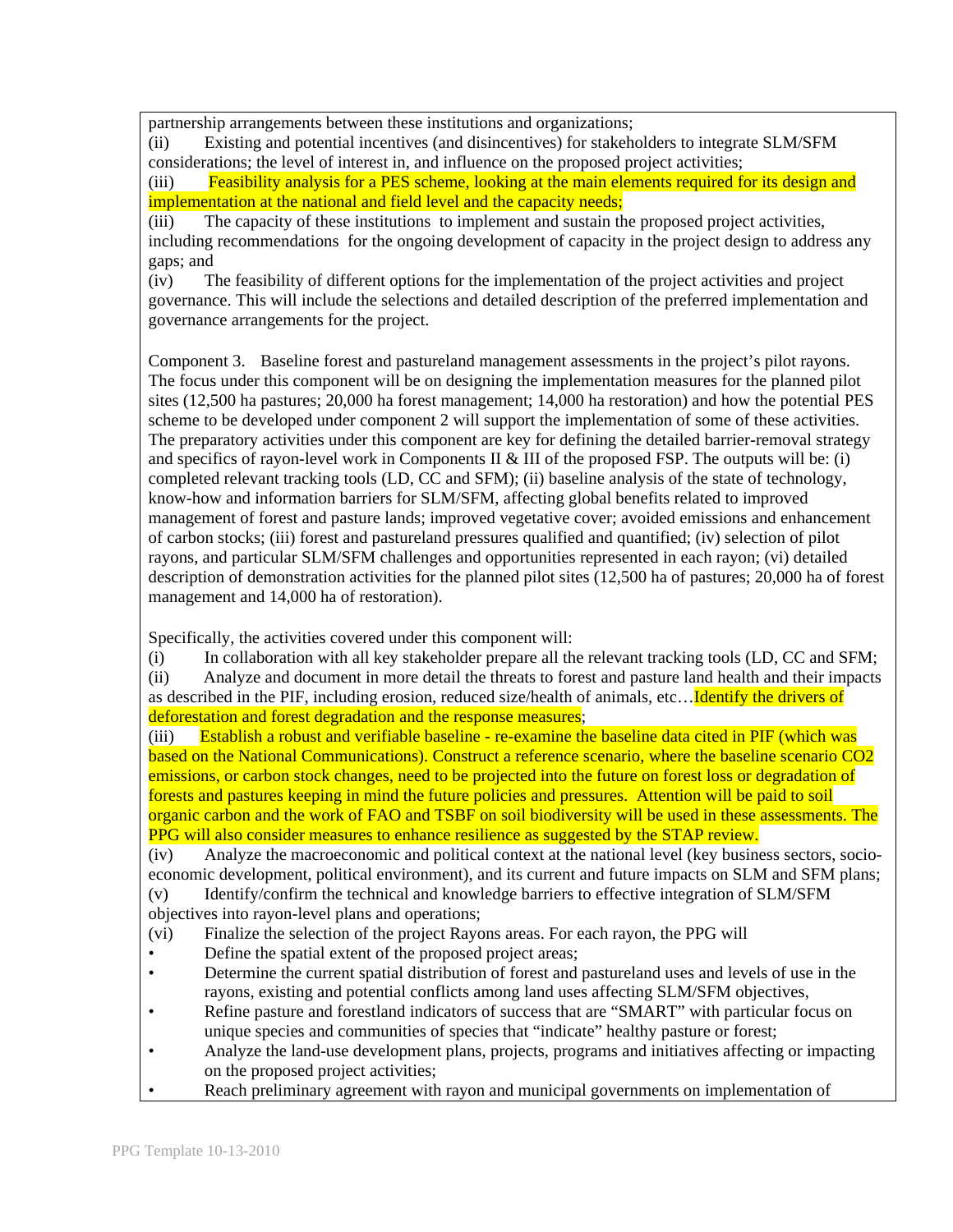demonstration projects;

- Develop detailed implementation plan of the new sustainable forest/pasture management measures, justifying how the PES will support the implementation of these measures;
- Define measures to enhance resilience;
- Develop monitoring plan for each site During the PPG, close collaboration will be made with the GEF-financed Carbon Benefits Project to learn from the prototype carbon tracking system and explore potential of using this into the project. The PPG will take into account the full carbon balance and the key flows, not just the carbon in vegetation.
- Select SLM, SFM and REDD+ impact indicators (with baseline values) to measure the project progress;

(vii) Produce preliminary maps based upon existing information of the extent of forest and pastureland cover in the pilot rayons and well as across the GC region. The maps will be used to inform project design and illustate the project documentation.

Component 4. Feasibility analysis and budget

PPG funding will be used to assess the feasibility and to develop the detailed budget for the proposed project strategy. Preparatory activities under this component will cover:

(i) assessment of the social, economic and financial sustainability of proposed project activities, including gender aspects; The gender assessment will be aligned with the UNDP's Gender Equality Strategy (2008 - 2013). (In this regard UNDP is committed to ensure that gender equality is fully integrated in its entire programme, from the design to implementation and reports annually on its performance across portfolio);

(ii) assessment of the alternatives to the project strategy and establishing the cost effectiveness of the preferred strategy and suite of activities;

(iii) development of risk mitigation strategy for the project;

(iv) quantified assessment of global enviornmental benefits for climate change mitigation and land degradation for each proposed/alternative land use practice;

(v) assessment of the socio-economic (including in respect to gender aspects) benefits of the proposed intreventions at national and local levels.

(vi) replication strategy for project activities;

(vii) development of a monitoring and evaluation plan and budget; and

(viii) costing the expected project outcomes and outputs, identify co-financing sources and secure cofinancing commitments.

(ix) Detailed ToRs for all the consultants/contracts to be employed by the project.

| <b>List of Proposed Project</b><br><b>Preparation Activities</b>                                                                         | <b>Output of the PPG</b><br><b>Activities</b>                                                                                                                                                                               | <b>Trust</b><br><b>Fund</b> | <b>Grant Amount</b><br>(a) | Co-financing<br>(b) | <b>Total</b><br>$c =$<br>$a + b$ |
|------------------------------------------------------------------------------------------------------------------------------------------|-----------------------------------------------------------------------------------------------------------------------------------------------------------------------------------------------------------------------------|-----------------------------|----------------------------|---------------------|----------------------------------|
| 1. Assessment of the<br>legal environment at<br>the national/regional<br>levels with respect to<br>forest and pastureland<br>management. | (I) Detailed<br>description of the legal<br>baseline scenario with<br>respect to the pasture<br>and forest<br>management in<br>Greater Caucasus;<br>(ii) Detailed plan of<br>activities, including<br>ToRs for the proposed | <b>GEF TF</b>               | 10,125                     | 23,500              | 33,625                           |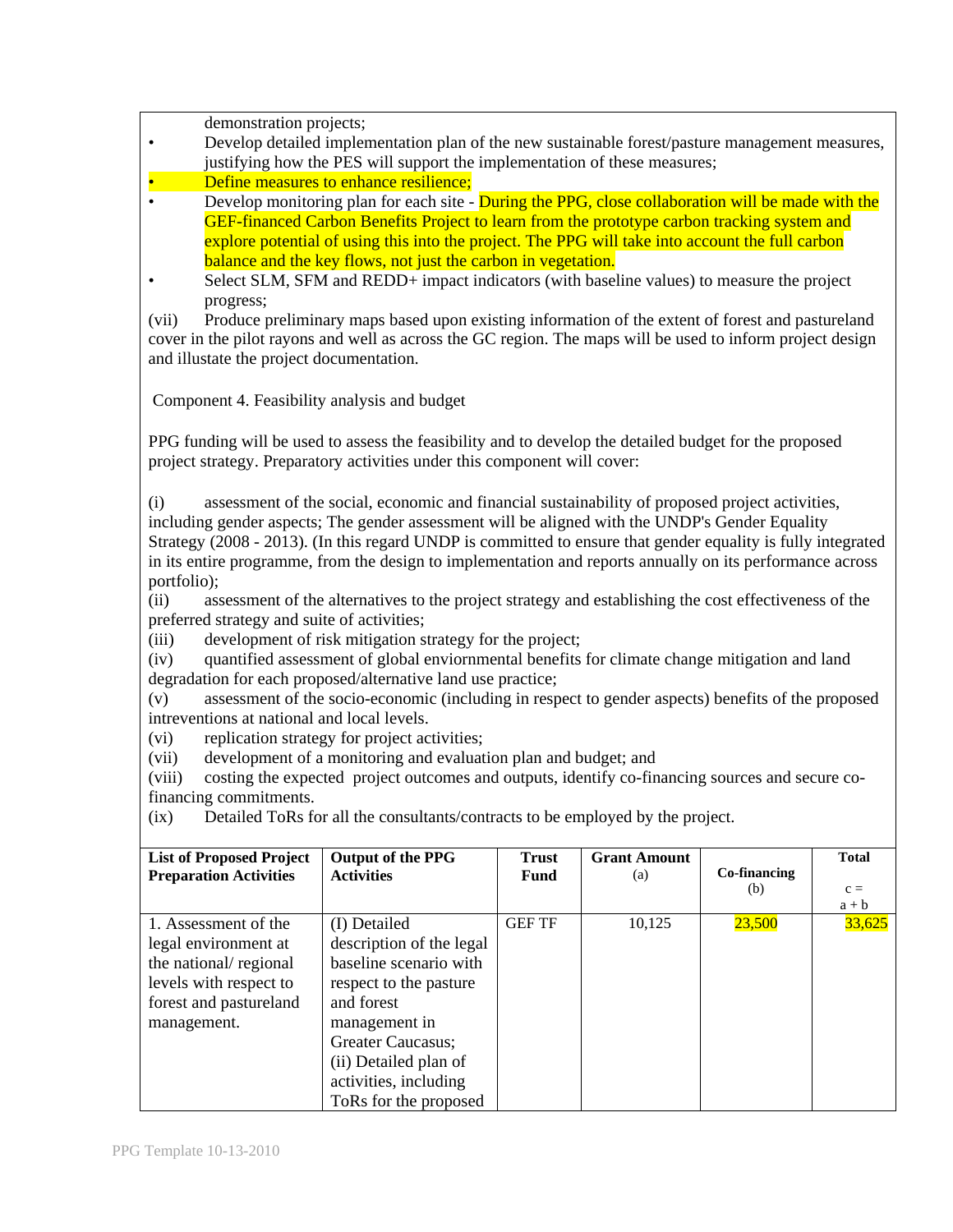|                                                                                                                  | consultants to address<br>the legal bottleneck<br>hampering the<br>introduction of: (a)<br>SLM/SFM, REDD<br>measures; $(b)$<br>standards to take into<br>account the full value<br>of ecosystem services<br>rendered by healthy<br>pasture and forestland;<br>$(c)$ new minimum<br>standards for pasture<br>and soil health; (d)<br>national and GC land<br>tenure context for<br>spatial planning; (e)<br>the policy framework<br>needed for the design<br>of and implementation<br>of a PES scheme to be<br>supported under the<br>project                                 |               |        |        |        |
|------------------------------------------------------------------------------------------------------------------|------------------------------------------------------------------------------------------------------------------------------------------------------------------------------------------------------------------------------------------------------------------------------------------------------------------------------------------------------------------------------------------------------------------------------------------------------------------------------------------------------------------------------------------------------------------------------|---------------|--------|--------|--------|
| 2. Assessment of the<br>capacity of different<br>agencies to support<br>implementation of<br>project activities. | (I) Description of the<br>baseline scenario with<br>respect to the capacity<br>of key stakeholders<br>involved in pasture<br>and forest<br>management in<br>Greater Caucasus;<br>(ii) Detailed<br>recommendations for<br>capacity building and<br>institutional<br>mainstreaming<br>actions;<br>(iii) Project<br>governance and<br>implementation<br>arrangements<br>described;<br>(iv) Stakeholder<br>analysis and<br>participation plan -<br>specific attention to<br>gender and community<br>involvement;<br>(v) Recommendations<br>for incentives for<br>stakeholders to | <b>GEF TF</b> | 10,125 | 42,850 | 52,975 |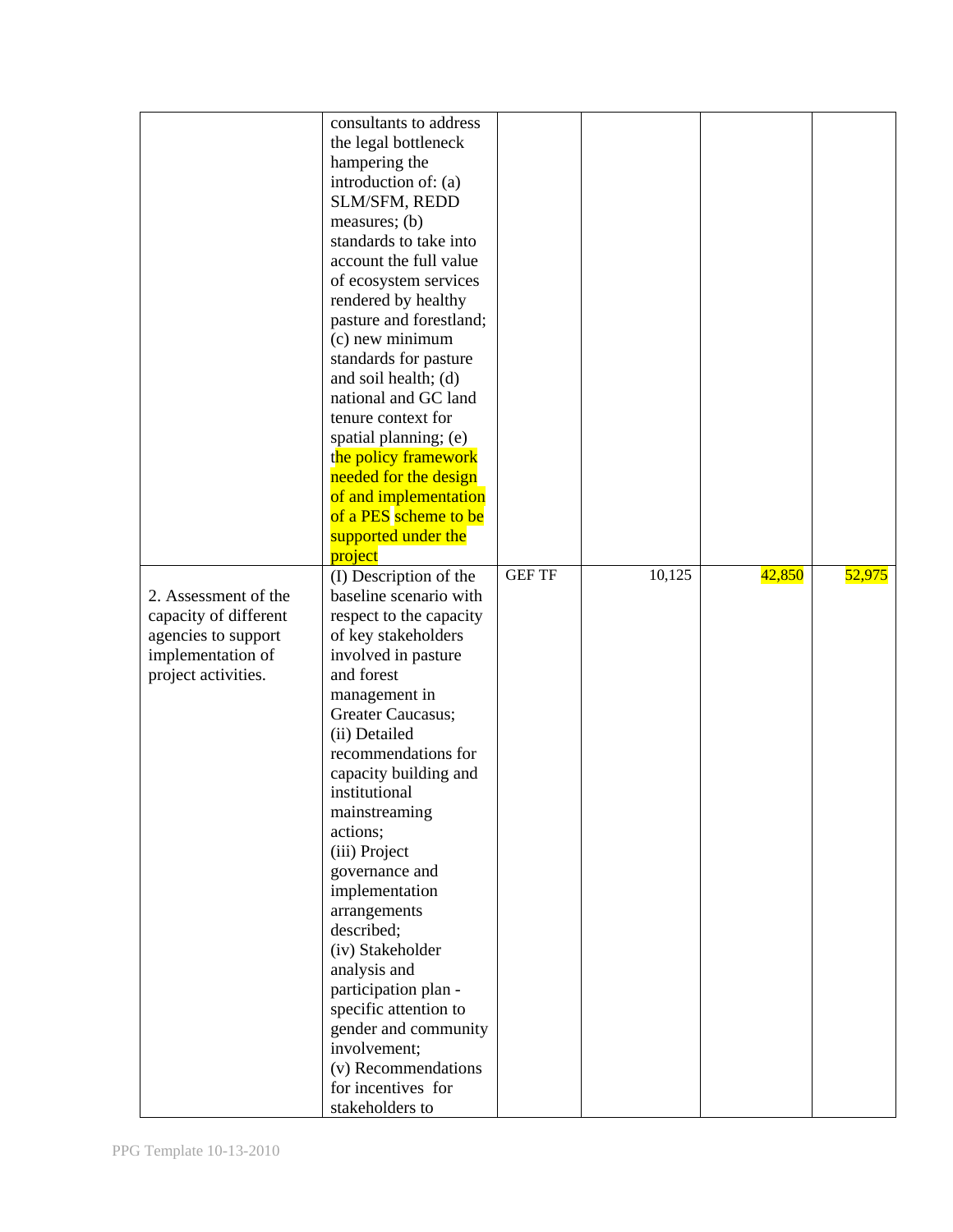|                         | integrate SLM/SFM                                |               |        |        |         |
|-------------------------|--------------------------------------------------|---------------|--------|--------|---------|
|                         | considerations;                                  |               |        |        |         |
|                         | (vi) Description of the                          |               |        |        |         |
|                         | main elements of a                               |               |        |        |         |
|                         | <b>PES</b> scheme and the                        |               |        |        |         |
|                         | associated capacity                              |               |        |        |         |
|                         | needs for its                                    |               |        |        |         |
|                         | implementation;                                  |               |        |        |         |
| 3. Baseline forest and  | I) Detailed dsecription                          | <b>GEF TF</b> | 34,000 | 86,800 | 120,800 |
| pastureland             | of the baseline project                          |               |        |        |         |
| management              | on pasture and forest                            |               |        |        |         |
| assessments in the      | management in                                    |               |        |        |         |
| project's pilot rayons. | Greater Caucasus;                                |               |        |        |         |
|                         | (ii) Action plan to                              |               |        |        |         |
|                         | address the gaps,                                |               |        |        |         |
|                         | threats and barriers                             |               |        |        |         |
|                         | refined and elaborated;                          |               |        |        |         |
|                         | (iii) Choice of pilot                            |               |        |        |         |
|                         | sites finalized,                                 |               |        |        |         |
|                         | stakeholder agreement                            |               |        |        |         |
|                         | obtained and basic                               |               |        |        |         |
|                         | baseline data collected                          |               |        |        |         |
|                         | for each site; (iv)                              |               |        |        |         |
|                         | Carbon storage and                               |               |        |        |         |
|                         | CO <sub>2</sub> emissions from                   |               |        |        |         |
|                         | poor grazing and                                 |               |        |        |         |
|                         | forest degradation                               |               |        |        |         |
|                         | measured; (v) Land                               |               |        |        |         |
|                         |                                                  |               |        |        |         |
|                         | Degradation, Climate                             |               |        |        |         |
|                         | Change and SFM                                   |               |        |        |         |
|                         | tracking tools prepared<br>in collaboration with |               |        |        |         |
|                         |                                                  |               |        |        |         |
|                         | relevant stakeholders.                           |               |        |        |         |
| 4. Feasibility analysis | (I) cost-effectiveness                           | <b>GEF TF</b> | 45,750 | 46,850 | 92,600  |
| and budget.             | strategy of the                                  |               |        |        |         |
|                         | proposed                                         |               |        |        |         |
|                         | interventions; (ii)                              |               |        |        |         |
|                         | social, economic,                                |               |        |        |         |
|                         | ecological and                                   |               |        |        |         |
|                         | financial sustainability                         |               |        |        |         |
|                         | of alternative project                           |               |        |        |         |
|                         | assessed; (iii) detailed                         |               |        |        |         |
|                         | description of                                   |               |        |        |         |
|                         | expected global                                  |               |        |        |         |
|                         | environmental benefits                           |               |        |        |         |
|                         | in climate change                                |               |        |        |         |
|                         | mitigation and land                              |               |        |        |         |
|                         | degradation focal                                |               |        |        |         |
|                         | areas for each new                               |               |        |        |         |
|                         | land use practice                                |               |        |        |         |
|                         | proposed; (iv)                                   |               |        |        |         |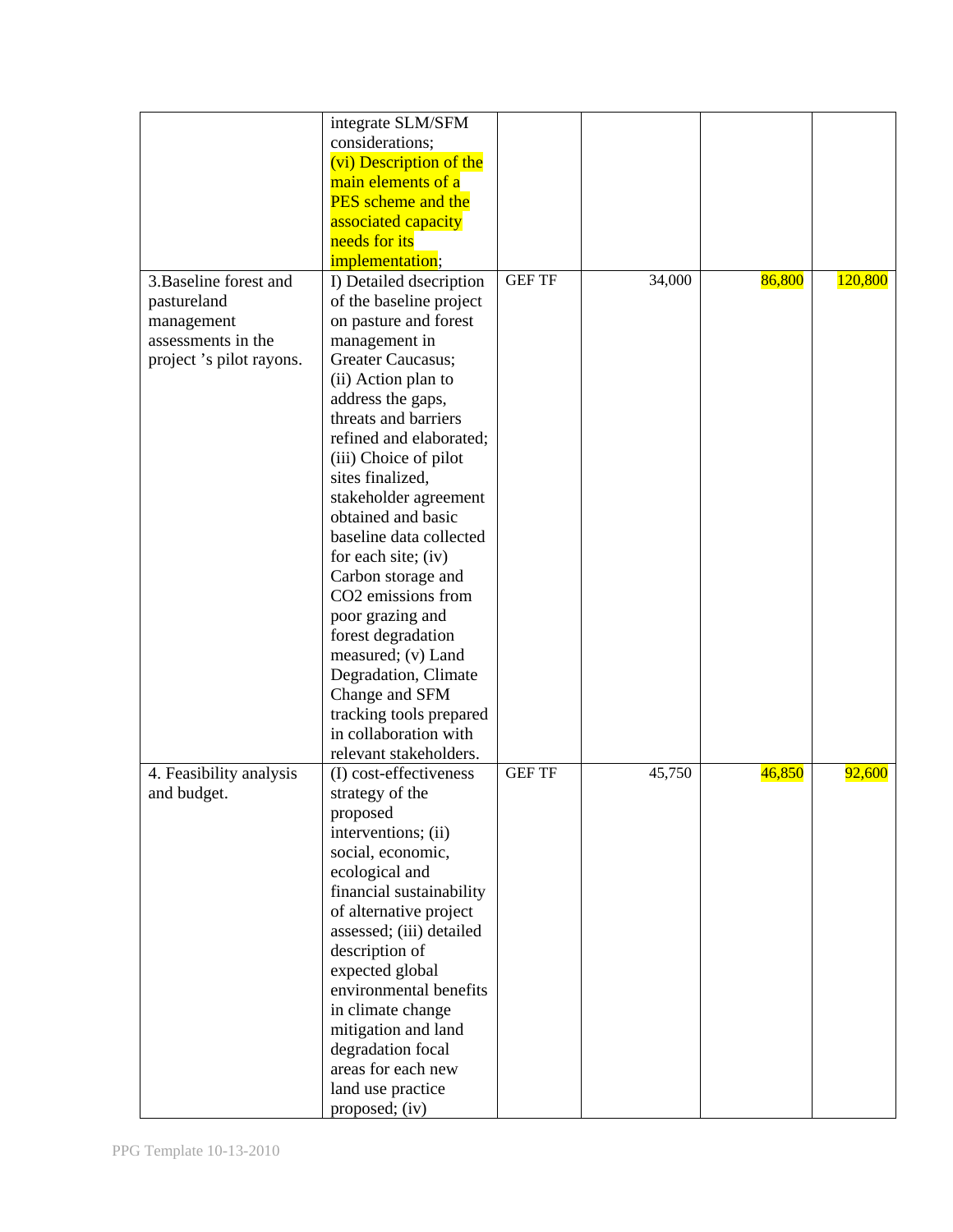| quantified socio-<br>economic benefits of<br>proposed interventions<br>at national and local<br>levels; $(v)$<br>comprehensive risk<br>mitigation strategy,<br>based on risk<br>assessment; (vi)<br>replication strategy;<br>(vii) M&E plan and<br>budget; (ix) detailed<br>costing of the project<br>outcomes and outputs,<br>co-financing sources<br>secured; (x) detailed<br>ToRs for all contracts |                      |         |         |                                      |
|--------------------------------------------------------------------------------------------------------------------------------------------------------------------------------------------------------------------------------------------------------------------------------------------------------------------------------------------------------------------------------------------------------|----------------------|---------|---------|--------------------------------------|
| and consultants.                                                                                                                                                                                                                                                                                                                                                                                       |                      |         |         |                                      |
|                                                                                                                                                                                                                                                                                                                                                                                                        | (select)             |         |         | $\overline{0}$                       |
|                                                                                                                                                                                                                                                                                                                                                                                                        | (select)<br>(select) |         |         | $\boldsymbol{0}$<br>$\boldsymbol{0}$ |
|                                                                                                                                                                                                                                                                                                                                                                                                        | (select)             |         |         | $\mathbf{0}$                         |
|                                                                                                                                                                                                                                                                                                                                                                                                        | (select)             |         |         | $\mathbf{0}$                         |
|                                                                                                                                                                                                                                                                                                                                                                                                        | (select)             |         |         | $\Omega$                             |
|                                                                                                                                                                                                                                                                                                                                                                                                        | (select)             |         |         | $\Omega$                             |
|                                                                                                                                                                                                                                                                                                                                                                                                        | (select)             |         |         | $\boldsymbol{0}$                     |
| <b>Total Project Preparation Financing</b>                                                                                                                                                                                                                                                                                                                                                             |                      | 100,000 | 200,000 | 300,000                              |

## **C. FINANCING PLAN SUMMARY FOR PROJECT PREPARATION GRANT: (\$)**

|                     | <b>Project Preparation</b> | <b>Agency Fee</b> |
|---------------------|----------------------------|-------------------|
| <b>Grant Amount</b> | 100,000                    | 10,000            |
| Co-financing        | 200,000                    |                   |
| <b>Total</b>        | 300,000                    | 10,000            |

# **D. PPG AMOUNT REQUESTED BY AGENCY(IES), FOCAL AREA(S) AND COUNTRY(IES) <sup>1</sup>**

| <b>Trust</b> |                   |                         | <b>Country Name/</b> |                  | (in \$)             |                             |  |  |
|--------------|-------------------|-------------------------|----------------------|------------------|---------------------|-----------------------------|--|--|
| Fund         | <b>GEF Agency</b> | <b>Focal Area</b>       | Global               | <b>PPG</b> $(a)$ | Agency<br>Fee $(b)$ | <b>Total</b><br>$c = a + b$ |  |  |
| (select)     | <b>UNDP</b>       | Climate Change          | Azerbaijan           | 40,000           | 4,000               | 44,000                      |  |  |
| (select)     | <b>UNDP</b>       | <b>Land Degradation</b> | Azerbaijan           | 60,000           | 6,000               | 66,000                      |  |  |
| (select)     | (select)          | (select)                |                      |                  |                     | 0                           |  |  |
| (select)     | (select)          | (select)                |                      |                  |                     | $\Omega$                    |  |  |
| (select)     | (select)          | (select)                |                      |                  |                     | $\mathbf{0}$                |  |  |
| (select)     | (select)          | (select)                |                      |                  |                     | $\Omega$                    |  |  |
| (select)     | (select)          | (select)                |                      |                  |                     | $\overline{0}$              |  |  |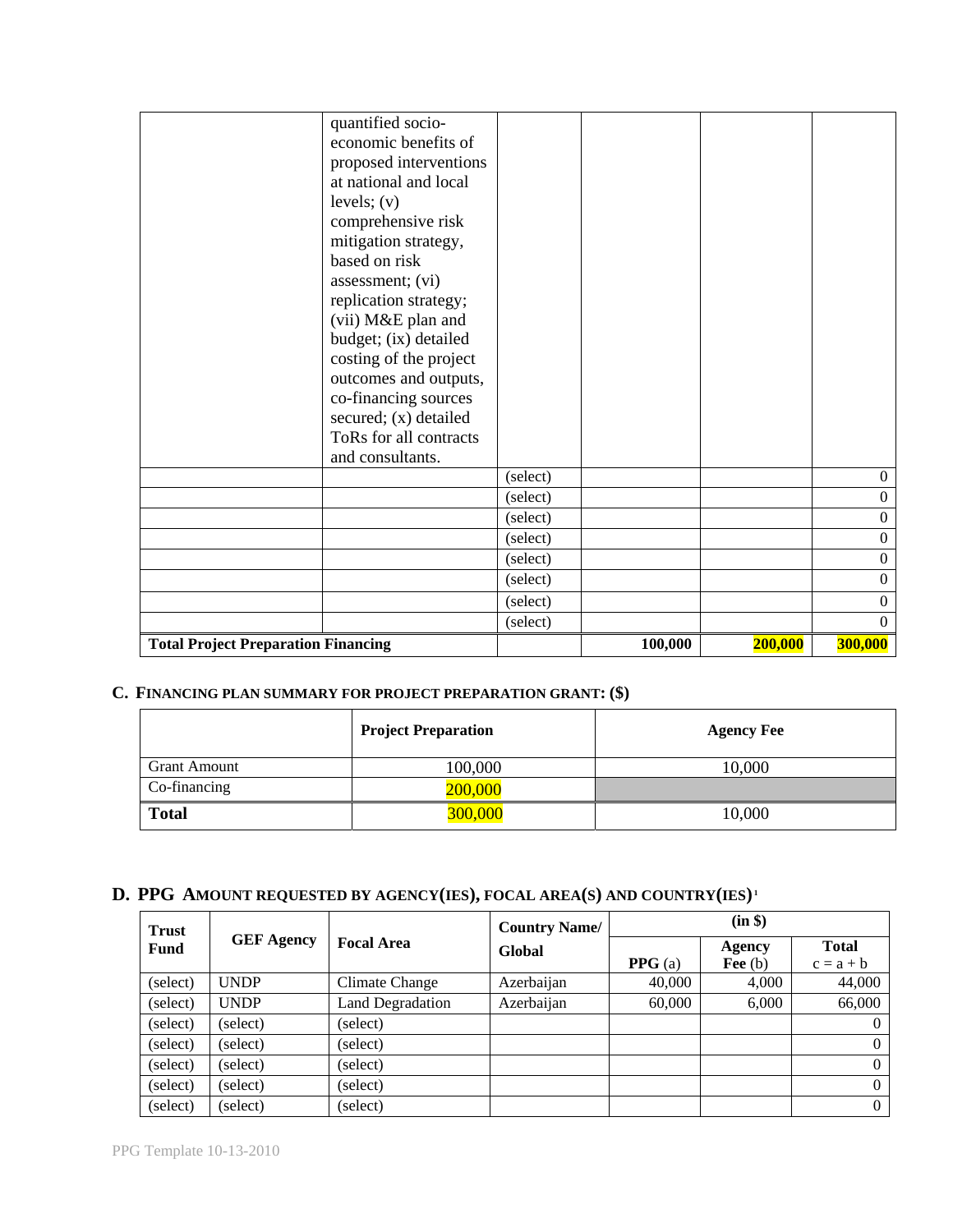| (select)                | (select) | (select) |         |        |         |  |
|-------------------------|----------|----------|---------|--------|---------|--|
| (select)                | (select) | (select) |         |        |         |  |
| (select)                | (select) | (select) |         |        |         |  |
| (select)                | (select) | (select) |         |        |         |  |
| (select)                | (select) | (select) |         |        |         |  |
| <b>Total PPG Amount</b> |          |          | 100,000 | 10.000 | 110,000 |  |

<sup>1</sup> No need to provide information for this table if it is a single focal area, single country and single GEF Agency project.

### **E. PPG BUDGET**

| <b>Cost Items</b>          | <b>Total Estimated</b><br><b>Person Weeks for</b><br>Grant (PW) | Grant<br>Amount (\$) | Co-financing<br>$\left( \text{\$}\right)$ | Total(\$) |
|----------------------------|-----------------------------------------------------------------|----------------------|-------------------------------------------|-----------|
| Local consultants *        | 118.00                                                          | 24,500               | 85,650                                    | 110,150   |
| International consultants* | 32.00                                                           | 59,500               | 52,500                                    | 112,000   |
| Travel                     |                                                                 | 16,000               | 35,000                                    | 51,000    |
| Miscellaneous**            |                                                                 |                      | 26,850                                    | 26,850    |
|                            |                                                                 |                      |                                           | $\Omega$  |
|                            |                                                                 |                      |                                           | $\Omega$  |
| <b>Total PPG Budget</b>    |                                                                 | 100,000              | 200,000                                   | 300,000   |

\* Annex A for Consultant cost details should be prepared first before completing this table. See notes on Annex A for the required detailed information. This table is the sum of all local and international consultants presented in Annex A.

\*\* Covers translation costs for documents and meetings; Meeting costs for venue (two big workshops cofunded by the GTZ and FAO) etc..

### **F. GEF AGENCY(IES) CERTIFICATION**

This request has been prepared in accordance with GEF policies and procedures and meets the GEF LDCF/SCCF Trust Fund criteria for project identification and preparation.

| Agency<br>Coordinator,<br><b>Agency Name</b> | Signature                      | Date<br>(Month, day,<br>year) | Project<br>Contact<br>Person | Telephone                 | Email Address             |
|----------------------------------------------|--------------------------------|-------------------------------|------------------------------|---------------------------|---------------------------|
| Yannick<br>Glemarec<br><b>UNDP-GEF</b>       | $(r)$ $\epsilon$ <i>muv</i> cc | 12/21/2010                    | Adriana<br>Dinu              | $421 - 2 - 59$<br>337-332 | Adriana.dinu<br>@undp.org |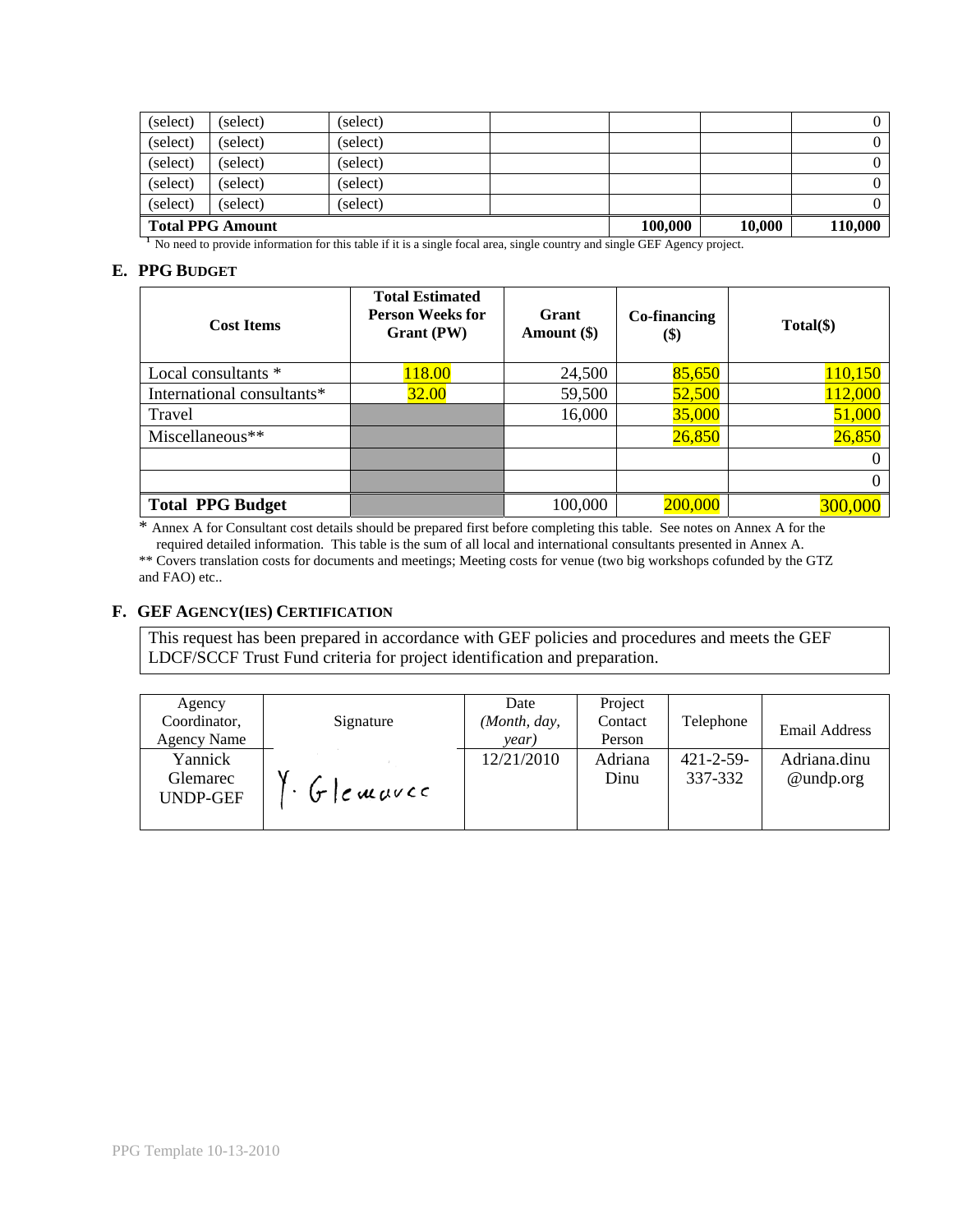#### **Annex A**

| <b>Type of</b><br><b>Consultant</b> | <b>Position / Titles</b>                                             | \$/<br><b>Person</b><br>$\mathbf{W}\mathbf{e}\mathbf{e}\mathbf{k}^1$ | <b>Estimated</b><br>PWs <sup>2</sup> | <b>Tasks to be Performed</b>                                                                                                                                                                                                                                                                                                                                                                                                                           |
|-------------------------------------|----------------------------------------------------------------------|----------------------------------------------------------------------|--------------------------------------|--------------------------------------------------------------------------------------------------------------------------------------------------------------------------------------------------------------------------------------------------------------------------------------------------------------------------------------------------------------------------------------------------------------------------------------------------------|
| Local                               | <b>Lead National Forest</b><br>And Pastureland<br>Management Expert. | 1200                                                                 | 25.00                                | Lead National Forest and Pastureland<br>Management (NFPM) Expert                                                                                                                                                                                                                                                                                                                                                                                       |
|                                     |                                                                      |                                                                      |                                      | The lead expert will have overall<br>coordination role among the national<br>experts in collecting and compiling<br>baseline information by other national<br>PPG experts and communicating<br>closely with the international<br>consultants on baseline development<br>matters. In this aspect of the<br>consultant's work, collaboration with<br>the other national (and international)<br>experts will be required.<br>The Lead NFPM expert will be |
|                                     |                                                                      |                                                                      |                                      | responsible for the following work:<br>Primary tasks:                                                                                                                                                                                                                                                                                                                                                                                                  |
|                                     |                                                                      |                                                                      |                                      | 1. Describe in concise detail the<br>pasture and forestland environmental<br>context of the Greater Caucasus.<br>Conduct detailed review of existing<br>existing data and reports and gather<br>information through interviews and<br>consultations with key stakeholders<br>on: the spatial extent of pasturelands                                                                                                                                    |
|                                     |                                                                      |                                                                      |                                      | in the GC, forestlands in the GC, the<br>varying condition of pasturelands<br>across the GC, the varying condition<br>of forestlands across the GC, primary                                                                                                                                                                                                                                                                                            |
|                                     |                                                                      |                                                                      |                                      | plant and animal species, ecosystem<br>processes, protected areas.<br>2. Collect and analyze available<br>ecological data on GC forest and                                                                                                                                                                                                                                                                                                             |
|                                     |                                                                      |                                                                      |                                      | pasturelands, including data on threats<br>and ecosystem services. This study<br>will serve as the up-to-date description<br>of globally significant biological and<br>ecological diversity. This will also                                                                                                                                                                                                                                            |
|                                     |                                                                      |                                                                      |                                      | result in the elaboration of a<br>preliminary list of and map of "key<br>forest and pastureland areas" in the<br>GC;                                                                                                                                                                                                                                                                                                                                   |
|                                     |                                                                      |                                                                      |                                      | 3. Define the geographic boundary of<br>the GC more specifically for the<br>project and quantify the hectares of<br>concern to the project (area of the GC,                                                                                                                                                                                                                                                                                            |

## **Consultants Financed by the Project Preparation Grant (PPG)**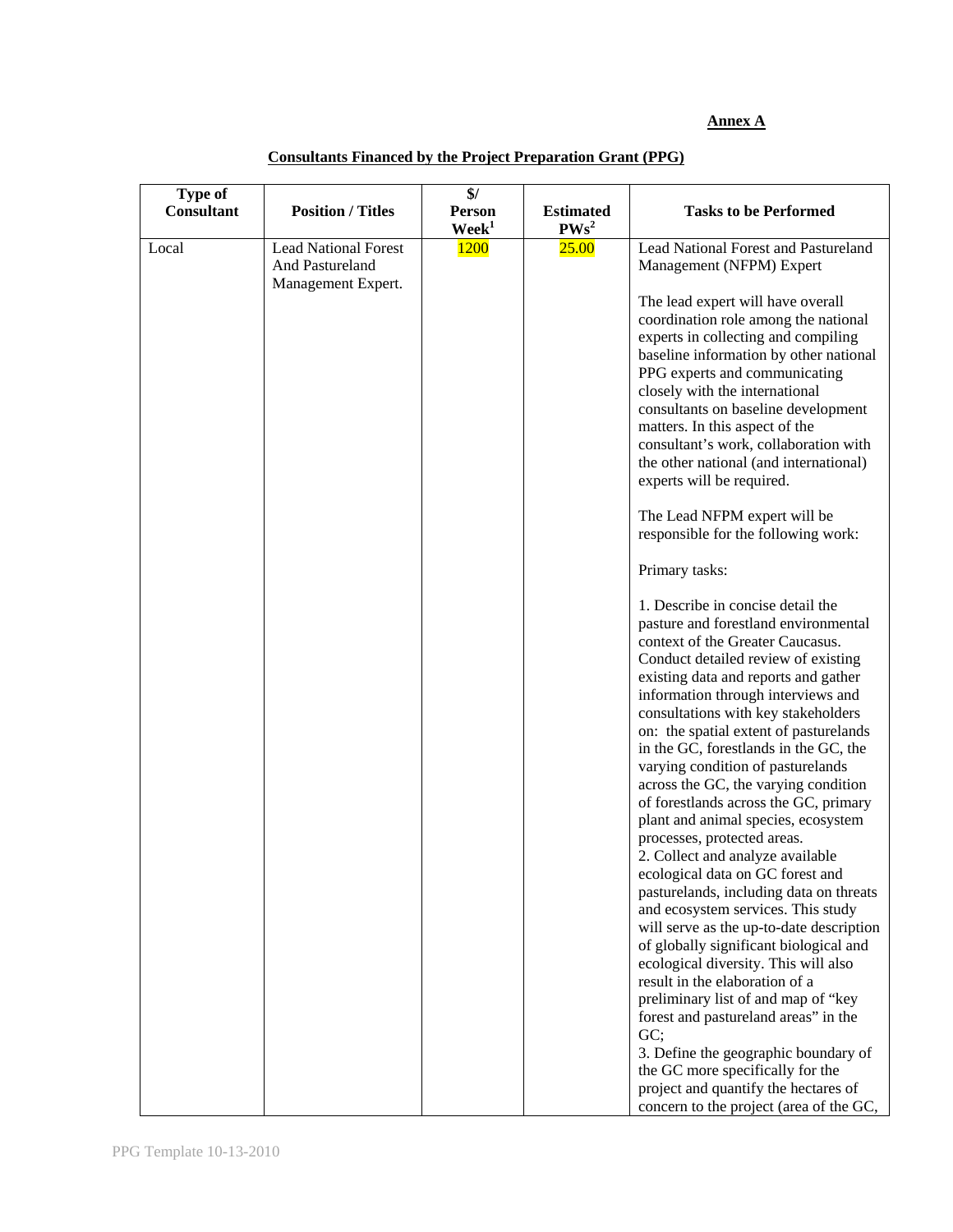|  |  | area of forest cover, area of          |
|--|--|----------------------------------------|
|  |  | pasturelands). Oversee a specific      |
|  |  |                                        |
|  |  | quantification of the number of        |
|  |  | hectares of forest and pasturelands in |
|  |  | the Greater Caucasus together with the |
|  |  |                                        |
|  |  | mapping expert.                        |
|  |  | 4. Produce a refined set of forest and |
|  |  | pastureland indicators for the project |
|  |  |                                        |
|  |  | based upon the PIF figures and the     |
|  |  | Key Expected Outcomes under each       |
|  |  | relevant GEF Objective. These will     |
|  |  |                                        |
|  |  | be discussed and refined furthere in   |
|  |  | consultation with the international    |
|  |  | pasture and forestland expert;         |
|  |  |                                        |
|  |  | 5. Analyze and document threats and    |
|  |  | impacts to forest and pastureland      |
|  |  | ecosystems building upon the analysis  |
|  |  |                                        |
|  |  | included in the PIF – provide          |
|  |  | additional data and information to     |
|  |  | detail these; consider the socio-      |
|  |  |                                        |
|  |  | economic context and barriers to SLM   |
|  |  | and SFM;                               |
|  |  | 6. Complete the relevant Tracking      |
|  |  |                                        |
|  |  | Tools (LD, CC and SFM);                |
|  |  | 7. Develop practical, affordable       |
|  |  | monitoring plan for GC pastures and    |
|  |  |                                        |
|  |  | forests;                               |
|  |  | 8. Prepare stakeholder analysis and    |
|  |  | participation plan, paying particular  |
|  |  |                                        |
|  |  | attention to gender issues.            |
|  |  | 9. Assessment of national action plan  |
|  |  | to comabat desertification -           |
|  |  |                                        |
|  |  | strengths/weaknesses. Elaborate short  |
|  |  | list of activities for updating it.    |
|  |  | 10. Assessment of existing pasture and |
|  |  | forest management institutional        |
|  |  |                                        |
|  |  | environment and                        |
|  |  | practices/polices/requirements.        |
|  |  | Identify strengths and weaknesses in   |
|  |  |                                        |
|  |  | this. Summarize institutions and their |
|  |  | roles.                                 |
|  |  | 11. Suggest types of by-laws that      |
|  |  |                                        |
|  |  | would be appropriate for improving     |
|  |  | the effectiveness of the policy        |
|  |  | environment in improving land          |
|  |  |                                        |
|  |  | management and forest management.      |
|  |  | 12. Assess willingness of primary      |
|  |  | institutions in forest and pastureland |
|  |  | managmenet – primary willingness to    |
|  |  |                                        |
|  |  | consider agro-enviromental incentives  |
|  |  | and recommend 1-2 types of             |
|  |  | incentives that would be acceptable in |
|  |  |                                        |
|  |  | Azerbaijan. Together with the          |
|  |  | international consultant, undertake    |
|  |  | feasibility analysis and prepare       |
|  |  |                                        |
|  |  | recommendation for PES scheme to       |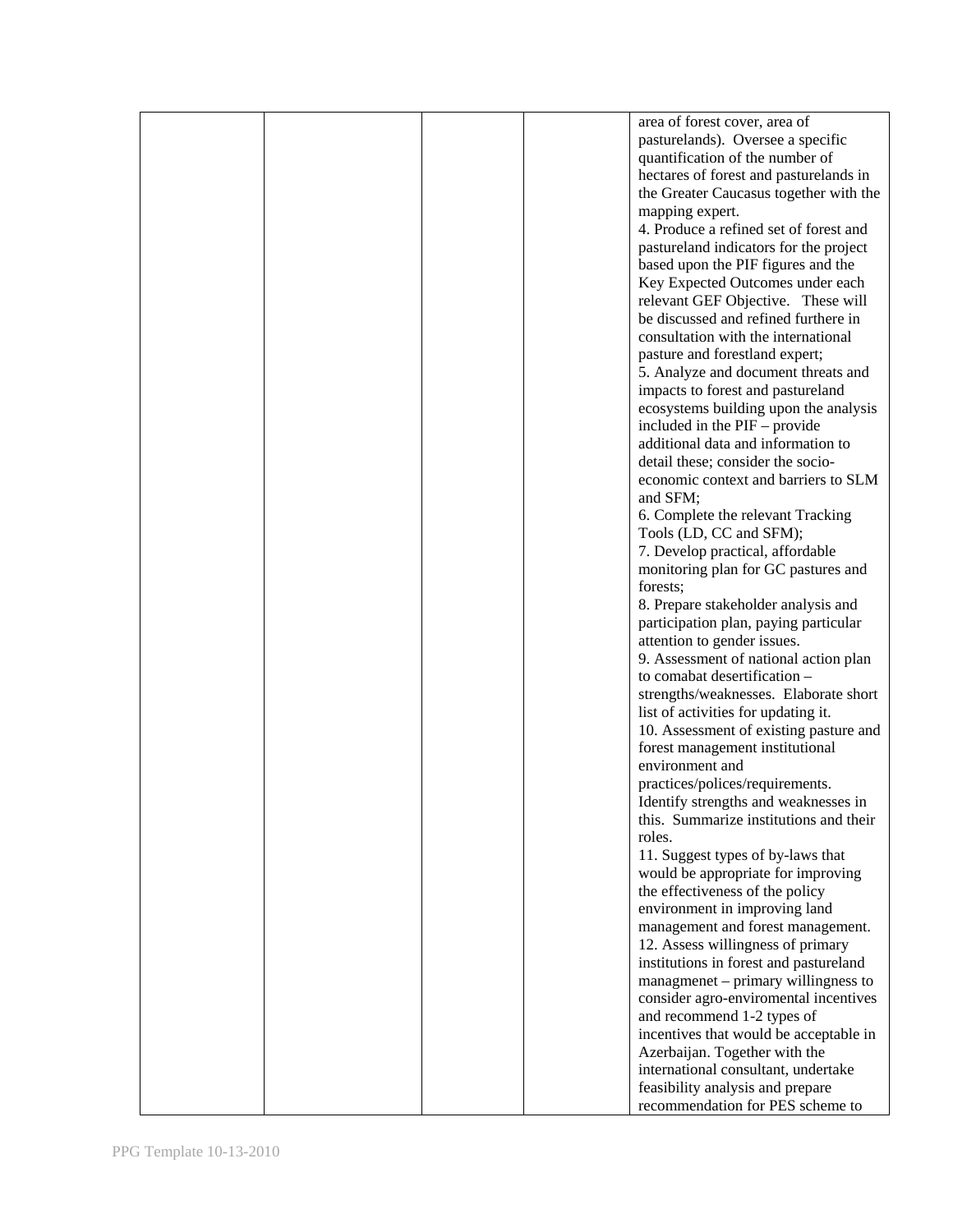|       |                     |     |                    | be implemented by the project in the    |
|-------|---------------------|-----|--------------------|-----------------------------------------|
|       |                     |     |                    | pilot sites.                            |
|       |                     |     |                    | 13. Explore potential for amending      |
|       |                     |     |                    | State Programme on Pasture              |
|       |                     |     |                    | Management to allow a pilot of SLM      |
|       |                     |     |                    | practice and how to strengthen          |
|       |                     |     |                    | SLM/SFM aspects of pasture land         |
|       |                     |     |                    | leasing requirements and enforcment.    |
|       |                     |     |                    | Consult with international expert on    |
|       |                     |     |                    | this.                                   |
|       |                     |     |                    | 14. Assess existing capacities for SLM  |
|       |                     |     |                    | and SFM.                                |
|       |                     |     |                    | 15. Suggest mechanism for peer-to-      |
|       |                     |     |                    | peer learning, systematic long-term     |
|       |                     |     |                    |                                         |
|       |                     |     |                    | capacity building and disseminating     |
|       |                     |     |                    | information on SLM practices.           |
|       |                     |     |                    | 16. Work with the international forest  |
|       |                     |     |                    | and pastureland expert on designing     |
|       |                     |     |                    | appropriate forest and pastureland      |
|       |                     |     |                    | management practices to restore and     |
|       |                     |     |                    | enhance carbon stocks in forests and    |
|       |                     |     |                    | pasturelands.                           |
|       |                     |     |                    | 17. Work with international consultant  |
|       |                     |     |                    | to model/measure GHG emissions          |
|       |                     |     |                    | likely to be avoided and amount of      |
|       |                     |     |                    | carbon likely to be sequestered as a    |
|       |                     |     |                    | result of the                           |
|       |                     |     |                    | 18. Work with int'l consultant to       |
|       |                     |     |                    | asssess and recommend how carbon        |
|       |                     |     |                    |                                         |
|       |                     |     |                    | flow monitoring protocols can be        |
|       |                     |     |                    | integrated into a new national forest   |
|       |                     |     |                    | monitoring system in AZ, including      |
|       |                     |     |                    | methodological approachdes to carbon    |
|       |                     |     |                    | stock field assesssment, etc (see       |
|       |                     |     |                    | Output 3.2 in PIF).                     |
|       |                     |     |                    | 19. Document baseline carbon data for   |
|       |                     |     |                    | 2 pilot forest and pastureland sites.   |
| Local | Pilot Site Planning | 750 | $15.00 \times 3 =$ | Π.<br>Pilot Site Planning Expert(s)     |
|       | Experts (3 people)  |     | 45                 | 1. Under the leadership of the lead     |
|       |                     |     |                    | national NFPM expert and with           |
|       |                     |     |                    | guidance from the IPFM expert,          |
|       |                     |     |                    | describe characteristics of the three   |
|       |                     |     |                    | proposed pilot rayons and identify      |
|       |                     |     |                    | demonstration sites and activities for  |
|       |                     |     |                    |                                         |
|       |                     |     |                    | the proposed project.                   |
|       |                     |     |                    | 2. Work with NPFM IPFM and ITL to       |
|       |                     |     |                    | select pilot rayons. Consult with       |
|       |                     |     |                    | local rayon governments in the GC       |
|       |                     |     |                    | region to identify the most interested  |
|       |                     |     |                    | and supportive rayons in order to       |
|       |                     |     |                    | select 2-3 for pilot areas.             |
|       |                     |     |                    | 3. Define the spatial extent of forest  |
|       |                     |     |                    | lands and pasturelands in each of three |
|       |                     |     |                    | pilot rayons;                           |
|       |                     |     |                    | 4. Determine the current spatial        |
|       |                     |     |                    | distribution of land uses and levels of |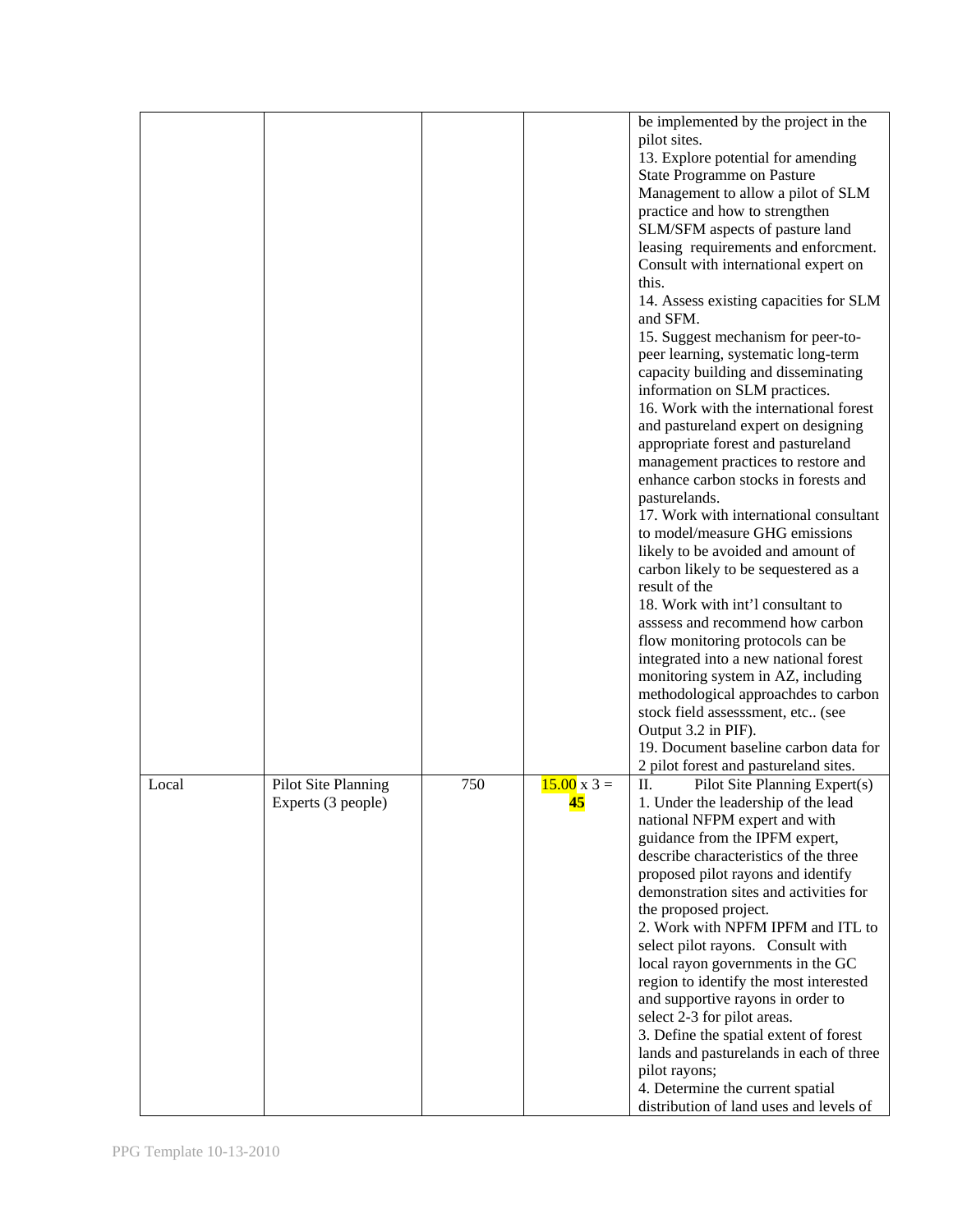|       |                |             |              | transformation in the proposed project<br>areas, including existing and potential<br>conflicts among land uses affecting<br>conservation objectives;<br>5. Conduct detailed environmental<br>assessment of existing knowledge<br>regarding pasture land and forest land<br>condition and extent in each pilot<br>rayon. Get specific figures on this,<br>including informaiton on plant and<br>animal species, habitats and<br>ecosystem processes, protected areas<br>in each respective rayon;<br>6. Conduct assessment of rayon level<br>programs and policies that are relevant<br>to the project and summarize these in<br>summary table form (format to be<br>provided).<br>7. An analysis and documentation of<br>the threats to F&P health in each pilot<br>rayon;<br>8. Assess the socio-economic benefits<br>(including gender) at the local level of<br>SLM/SFM in each pilot rayon.<br>9. Where relevant consult with private<br>grazing/ranching companies/ investors<br>on implementation of demonstration<br>projects for sustainable pasture<br>management;<br>10. Work with N and IPFM to identify<br>priority pilot areas in each rayon for<br>SLM and SFM where carbon values<br>can be calculated;<br>11. Discuss co-funding at the rayon<br>level with local leaders.<br>12. Prepare detailed implementation<br>plan for each type of measures to be<br>piloted - sustainable pasture |
|-------|----------------|-------------|--------------|------------------------------------------------------------------------------------------------------------------------------------------------------------------------------------------------------------------------------------------------------------------------------------------------------------------------------------------------------------------------------------------------------------------------------------------------------------------------------------------------------------------------------------------------------------------------------------------------------------------------------------------------------------------------------------------------------------------------------------------------------------------------------------------------------------------------------------------------------------------------------------------------------------------------------------------------------------------------------------------------------------------------------------------------------------------------------------------------------------------------------------------------------------------------------------------------------------------------------------------------------------------------------------------------------------------------------------------------------------------------------------------------------------|
| Local | Law And Policy | <b>1000</b> | <b>20.00</b> | management, SFM and restoration.<br>III. Law and Policy Expert                                                                                                                                                                                                                                                                                                                                                                                                                                                                                                                                                                                                                                                                                                                                                                                                                                                                                                                                                                                                                                                                                                                                                                                                                                                                                                                                             |
|       | Expert         |             |              | The expert will outline the current<br>shortcomings and gaps in the<br>planning, policy and legal framework<br>and related risks that may affect the<br>efficacy of project activities, and<br>provide recommendations for FSP<br>planning. The consultant will also<br>outline proposals for necessary<br>changes into the targeted legal and<br>policy frameworks, in line with the<br>SLM and SFM objectives of the<br>project.<br>1. In particular, the legal and policy<br>expert expert will establish the                                                                                                                                                                                                                                                                                                                                                                                                                                                                                                                                                                                                                                                                                                                                                                                                                                                                                           |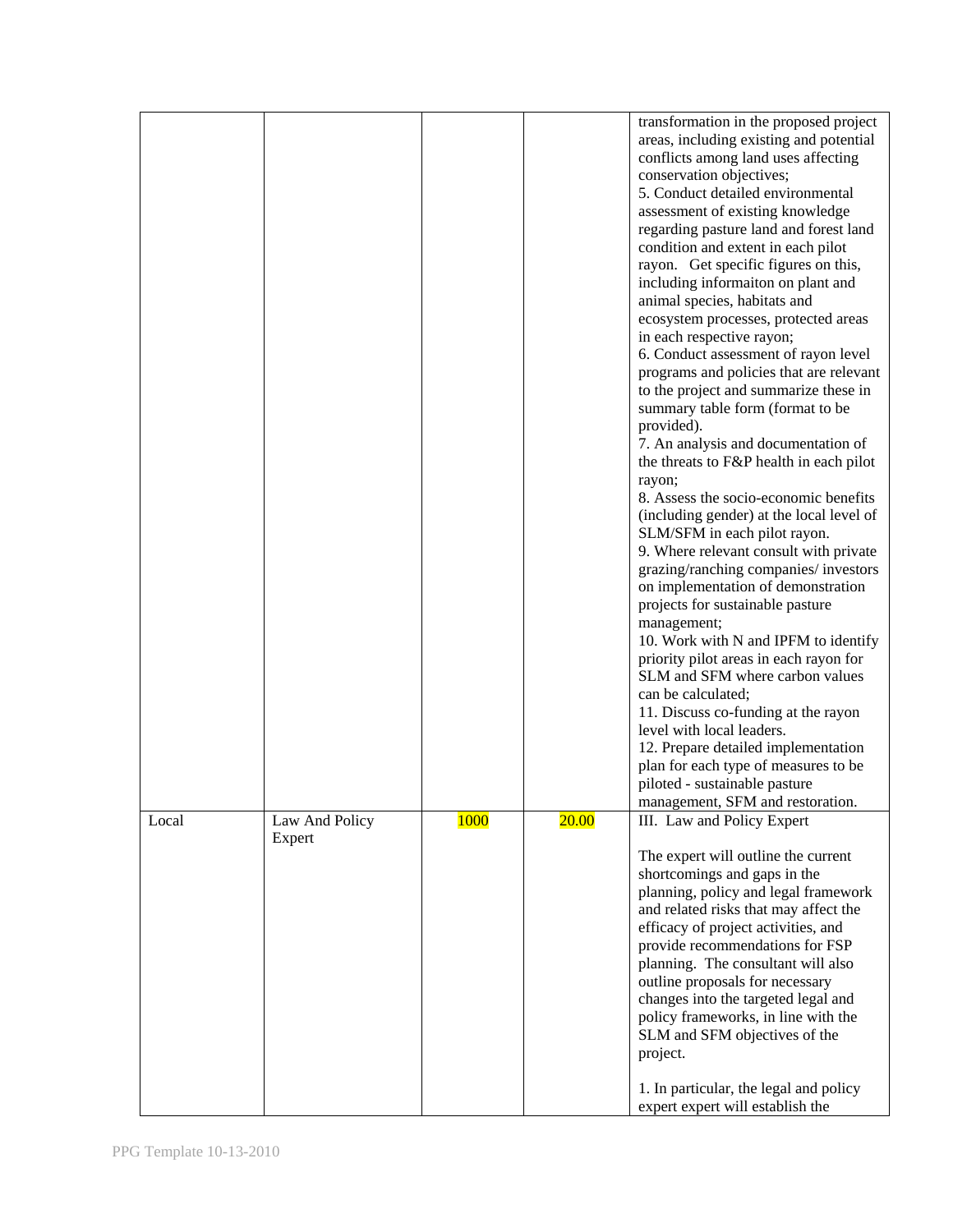|  |  | project's law and policy baseline and     |
|--|--|-------------------------------------------|
|  |  | make recommendations for improving        |
|  |  | it. More specifically: Summarize          |
|  |  |                                           |
|  |  | existing pastureland and forest           |
|  |  | legislation and related regulations,      |
|  |  | policies, and standards (land-use         |
|  |  | planning, RED, for SLM and SFM at         |
|  |  | national and local levels, including: (i) |
|  |  | updated national action plan to combat    |
|  |  |                                           |
|  |  | desertification; (ii) suggest particular  |
|  |  | by-laws that may be appropriate to        |
|  |  | develop on improving management           |
|  |  | standards for SLM/SFM, and                |
|  |  | guidelines on monitoring and              |
|  |  |                                           |
|  |  | enforcement; (iii) recommend              |
|  |  | appropriate agro-environmental            |
|  |  | policies to incentivize sustainable       |
|  |  | forest and pastureland management at      |
|  |  | local levels in Azerbaijan (i.e. grazing  |
|  |  | permits that include multi-year           |
|  |  |                                           |
|  |  | incentives for sustainable use and        |
|  |  | budgetary incentives for local            |
|  |  | institutions to improve pasture and       |
|  |  | forestland health); (iv) Assess and       |
|  |  | recommend how to best amend the           |
|  |  | State programme on pasture                |
|  |  |                                           |
|  |  | management to enable piloting of          |
|  |  | SLM practice and strengthen               |
|  |  | SLM/SFM aspects of leasing                |
|  |  | requirements and enforcement.             |
|  |  | 2. Complete analysis of law and           |
|  |  | policy baseline in Azerbaijan and         |
|  |  | discuss with ITL.                         |
|  |  |                                           |
|  |  | 3. Assess the strengthes and              |
|  |  | weaknesses of existing legal, policy      |
|  |  | and regulatory framework governing        |
|  |  | forest and pastureland management         |
|  |  | and how this framework can more           |
|  |  |                                           |
|  |  | effectively integrate SLM and SFM         |
|  |  | principles, objectives and practices.     |
|  |  | 4. Assess and describe the trends in      |
|  |  | Azeri law and policy and predict          |
|  |  | where relevant law and policy are         |
|  |  | heading in the future in terms of local   |
|  |  | empowerment, ecosystem-based              |
|  |  |                                           |
|  |  | practices, decentralization, incentive-   |
|  |  | based policies, etc                       |
|  |  | 5. Collect baseline information on        |
|  |  | policy, legal and regulatory context,     |
|  |  | outline legislative and regulatory        |
|  |  |                                           |
|  |  | barriers and gaps for integrating SLM     |
|  |  | and SFM objectives at the national        |
|  |  | and regional levels;                      |
|  |  | 6. Focus on the laws, policies and        |
|  |  | regulations for the establishment of      |
|  |  | grazing concessions, the potential for    |
|  |  |                                           |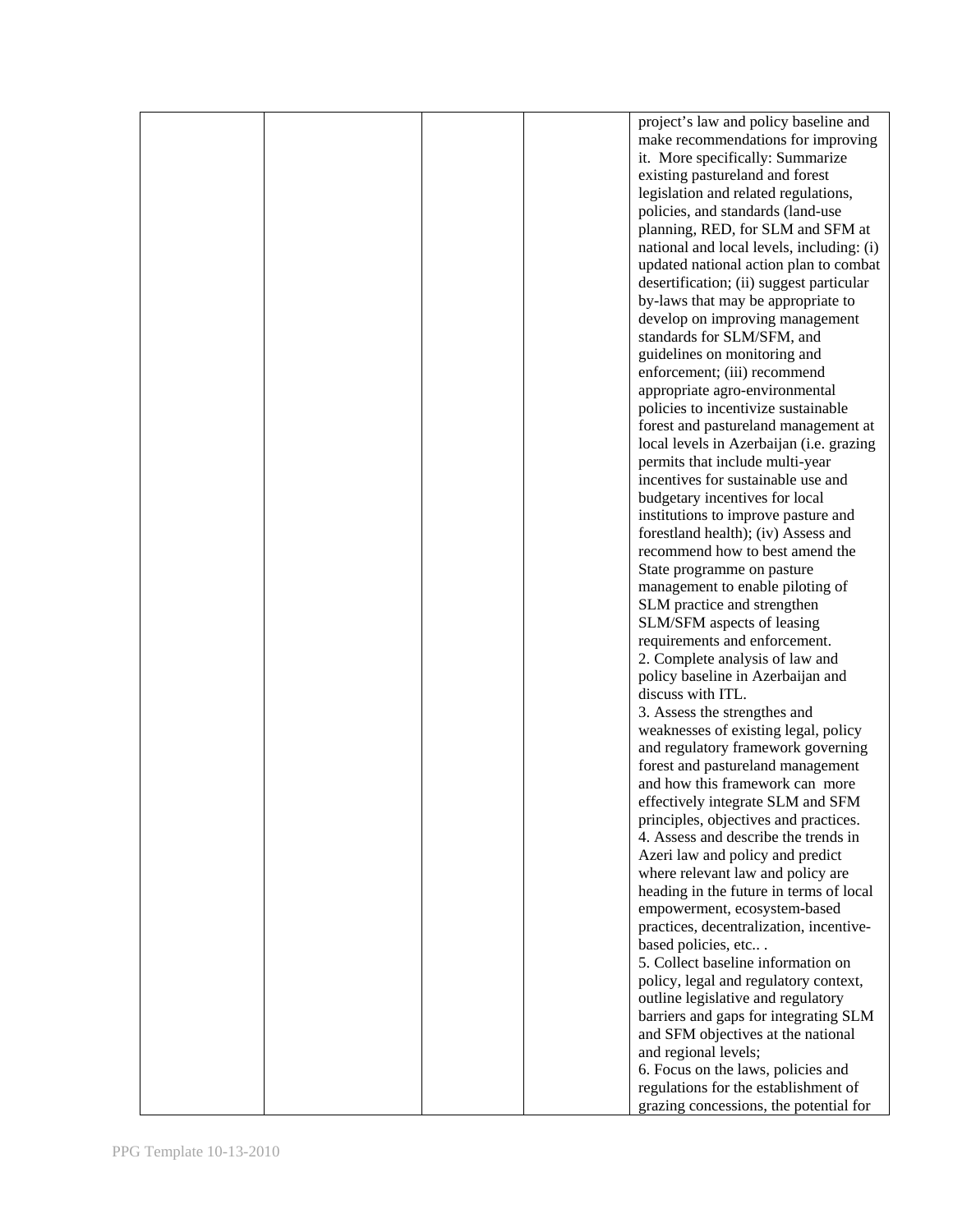|       |                                         |             |              | the use of appropriate agro-<br>environmental policies (PES) to<br>incentivize sustainable forest and<br>pastureland management at local<br>levels; how to amend existing State<br>Programme on pasture management to<br>enable piloting of SLM practice and<br>strengthen SLM/SFM aspects of<br>leasing requirements and enforcement;<br>7. Assess the legal requirements and<br>barriers for full economic assessment<br>(valuation) of pastureland and<br>forestland degradation and loss;<br>8. Describe the national land tenure<br>context for spatial planning;<br>9. Summarize the legal context for the<br>federal and regional administrative<br>reform processes affecting the<br>proposed project plans;<br>10. Elaborate the current shortcomings<br>and gaps/risks in the planning, policy<br>and legal framework and related risks<br>that may affect the efficacy of project<br>activities, and recommendations on<br>how to mitigate these constraints/<br>risks.<br>At the rayon level, review:<br>11. Rayon policies affecting the |
|-------|-----------------------------------------|-------------|--------------|-------------------------------------------------------------------------------------------------------------------------------------------------------------------------------------------------------------------------------------------------------------------------------------------------------------------------------------------------------------------------------------------------------------------------------------------------------------------------------------------------------------------------------------------------------------------------------------------------------------------------------------------------------------------------------------------------------------------------------------------------------------------------------------------------------------------------------------------------------------------------------------------------------------------------------------------------------------------------------------------------------------------------------------------------------|
|       |                                         |             |              | proposed project plans; special<br>consideration will be given to policies<br>on the territorial (spatial) planning at<br>the rayon level within the GC area.<br>12. Rayon-specific forest and<br>pastureland development plans and<br>investment proposals;<br>13. Take stock of past experience with<br>the introduction and enforcement of<br>pasture management regulations and<br>forest management regulations and<br>draw lessons from this to apply to the<br>project design; take stock of the<br>willingness of rayon governments in<br>the GC to cooperate on implementing<br>SLM and SFM solutions. Confirm<br>availability/willingness of certain<br>regions/sites to be demonstration areas<br>for the project.                                                                                                                                                                                                                                                                                                                         |
| Local | <b>Institutional Capacity</b><br>Expert | <b>1000</b> | <b>20.00</b> | <b>Institutional Capacity Expert</b><br>1. Analyze the roles, functions and/or<br>responsibilities of various agencies in<br>the pasture and forest land<br>management with the focus on<br>integrating SLM/SFM practices;<br>2. Summarize the roles, functions and<br>responsibilities of relevant institutions                                                                                                                                                                                                                                                                                                                                                                                                                                                                                                                                                                                                                                                                                                                                      |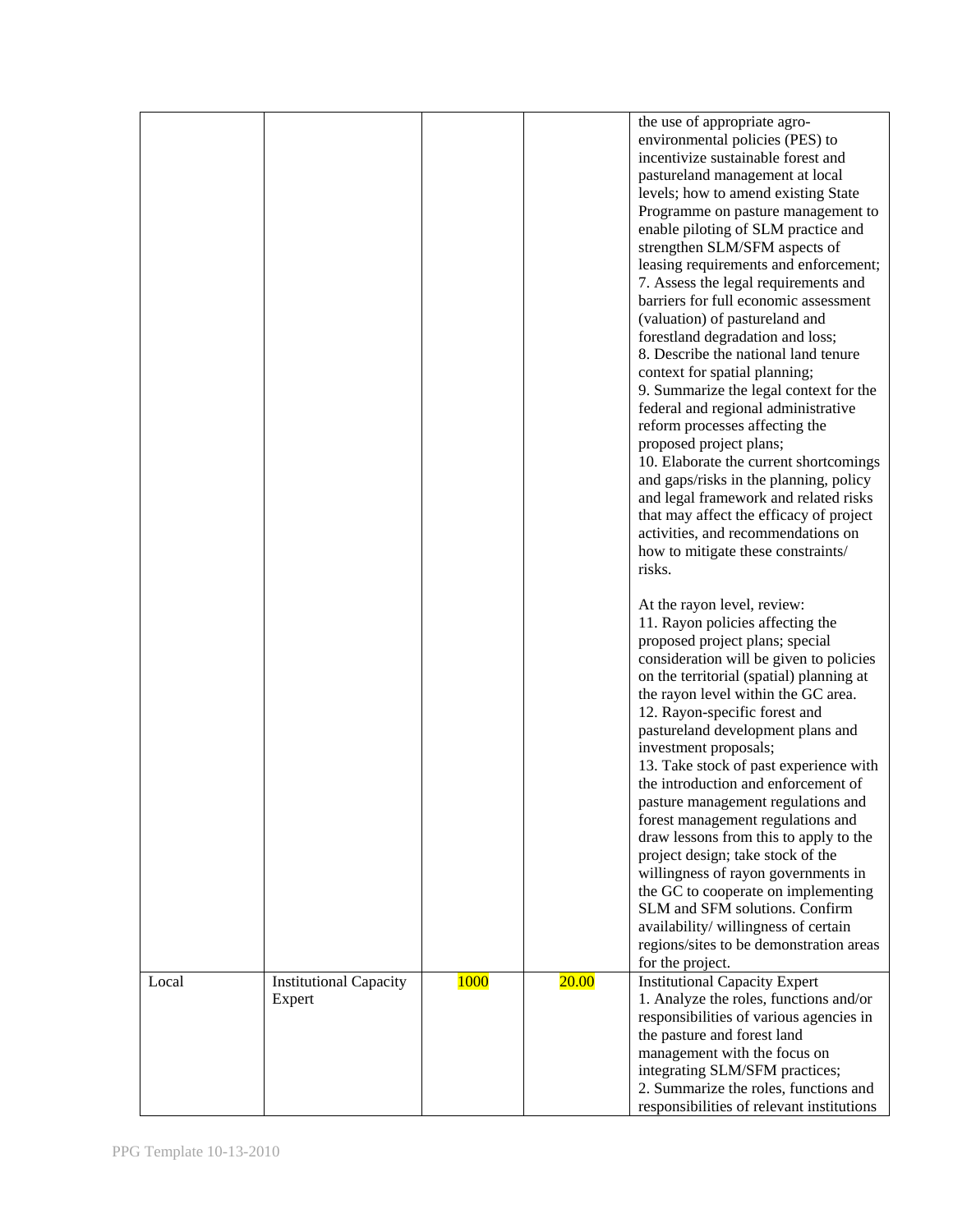|  |  | and organizations in the regulation,                               |
|--|--|--------------------------------------------------------------------|
|  |  | planning, management, enforcement<br>and performance monitoring of |
|  |  | pastureland and forestland                                         |
|  |  | management, as well as carbon flow                                 |
|  |  | monitoring and REDD-related work;                                  |
|  |  | 3. Assess and describe existing levels                             |
|  |  | governance, cooperation and                                        |
|  |  | partnership arrangements among these                               |
|  |  | institutions and organizations for SLM                             |
|  |  | and SFM nationwide and in the GC;                                  |
|  |  | 4. Assess the capacity of these                                    |
|  |  | institutions to implement and sustain                              |
|  |  | the proposed project activities                                    |
|  |  | 5. Deveop recommendations for the                                  |
|  |  | ongoing systematic development of                                  |
|  |  | capacity in the project design to                                  |
|  |  | address any capacity gaps.                                         |
|  |  | 6. Assess the feasibility of different                             |
|  |  | options for the implementation of                                  |
|  |  | project activities and project                                     |
|  |  | governance.                                                        |
|  |  | Deliver the following outputs:                                     |
|  |  | 7. Recommendations for capacity                                    |
|  |  | building for SLM and SFM;                                          |
|  |  | 8. Description of the project                                      |
|  |  | governance and implementation                                      |
|  |  | arrangements - in the participation                                |
|  |  | plan ensure an adequate reflection of                              |
|  |  | the gender aspects.                                                |
|  |  | 9. Baseline Capacity Study with                                    |
|  |  | respect to the SLM and SFM                                         |
|  |  | programs, and policies. The study                                  |
|  |  | will target the Ministry of                                        |
|  |  | Environment, the Ministry of                                       |
|  |  | Agriculture and any other relevant                                 |
|  |  | national-level institutions as well as                             |
|  |  | Rayon-level government and other                                   |
|  |  | institutions (private or civil society) in                         |
|  |  | targeted GC area;                                                  |
|  |  | 10. Complete the UNDP Capacity                                     |
|  |  | Assessment Scorecard in consultation                               |
|  |  | with ITL. Use scorecard issues of                                  |
|  |  | inquiry to structure your capacity<br>assessment above;            |
|  |  | 11. Recommendations on how to                                      |
|  |  | develop appropriate mechanisms for                                 |
|  |  | peer-to-peer learning, systematic long-                            |
|  |  | term approaches to capacity building,                              |
|  |  | and disseminating information on                                   |
|  |  | SLM practices in Azerbaijan. How                                   |
|  |  | can the project improve stakeholders'                              |
|  |  | access to improved knowledge and                                   |
|  |  | data (at national, rayon and local                                 |
|  |  | level) in order to better manage                                   |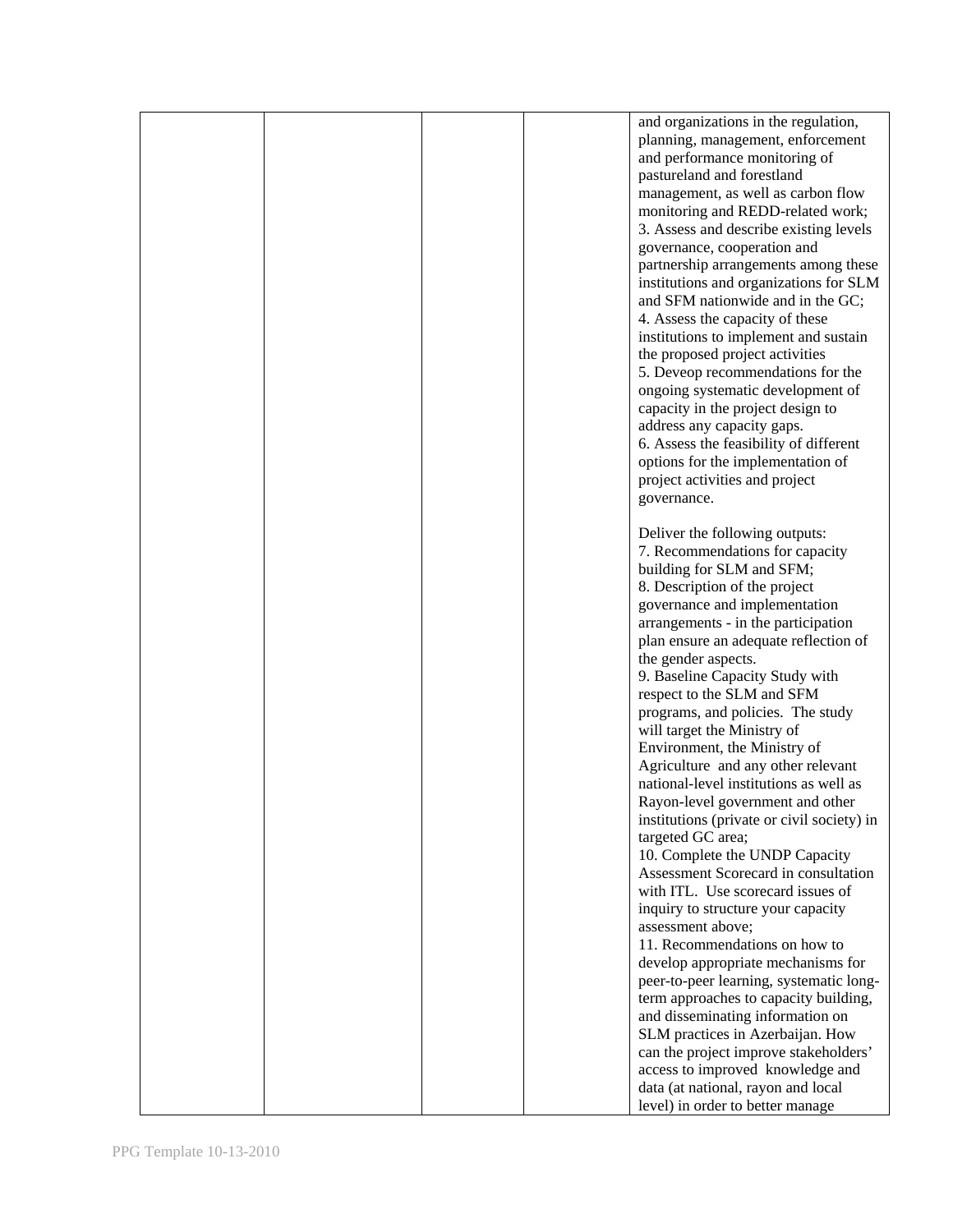|               |                                           |      |       | sustainably the pastureland and forest<br>resources of the GC?                                                                                                                                                                                                                                                                                                                                        |
|---------------|-------------------------------------------|------|-------|-------------------------------------------------------------------------------------------------------------------------------------------------------------------------------------------------------------------------------------------------------------------------------------------------------------------------------------------------------------------------------------------------------|
| Local         | <b>Mapping Expert</b>                     | 800  | 8.00  | Under the guidance from the lead<br>national and int'l technical experts the<br>Mapping specialist will produce the<br>key maps that will be part of the<br>PRODOC submission.                                                                                                                                                                                                                        |
|               |                                           |      |       | The consultant will become well<br>acquainted with the full set of PPG<br>Activities and tasks foreseen for the<br>remainder of the PPG team members.<br>The goal is for the Mapping Expert to<br>understand and gauge their needs in<br>terms of mapping and graphic<br>representation of information for the<br>final PRODOC.                                                                       |
|               |                                           |      |       | All products will be delivered both in<br>suitable GIS format (with all<br>background data embedded), as well<br>as in flattened graphic format (e.g.<br>JPEG in low and high resolution).                                                                                                                                                                                                            |
| International | Pasture And<br>Forestland                 | 3500 | 14.00 | Pasture And Forestland Management<br>And Restoration Specialist.                                                                                                                                                                                                                                                                                                                                      |
|               | Management And<br>Restoration Specialist. |      |       | The project is addressing several focal<br>area objectives under the GEF:<br>Among them being. Climate Change<br>Objective 5; Land Degradation<br>Objective 3; SFM/REDD+ Objectives<br>1, 2. The main role of this position is<br>to enable the project design to deliver<br>the expected outcomes listed under the<br>PIF and highlighted in the GEF<br>Programmatic Guide for GEF-5.                |
|               |                                           |      |       | Through at least one mission to<br>Azerbaijan and support from home<br>base, the expert will work closely with<br><b>SLM/SFM Policy and Capacity</b><br>Development Specialist/International<br>Team Leader, the NPFM expert and<br>other experts to do the following:                                                                                                                                |
|               |                                           |      |       | 1. Collaborate with the NPFM in<br>collecting baseline data and engaging<br>project stakeholders (NPFM Tasks 1-<br>3) agree on list of key stakeholders<br>prior to first mission, participate in<br>relevant consultation process and<br>comment on reports and other<br>products from the remainder members<br>of the PPG team.<br>2. Supplement baseline information<br>collected by the NPFM with |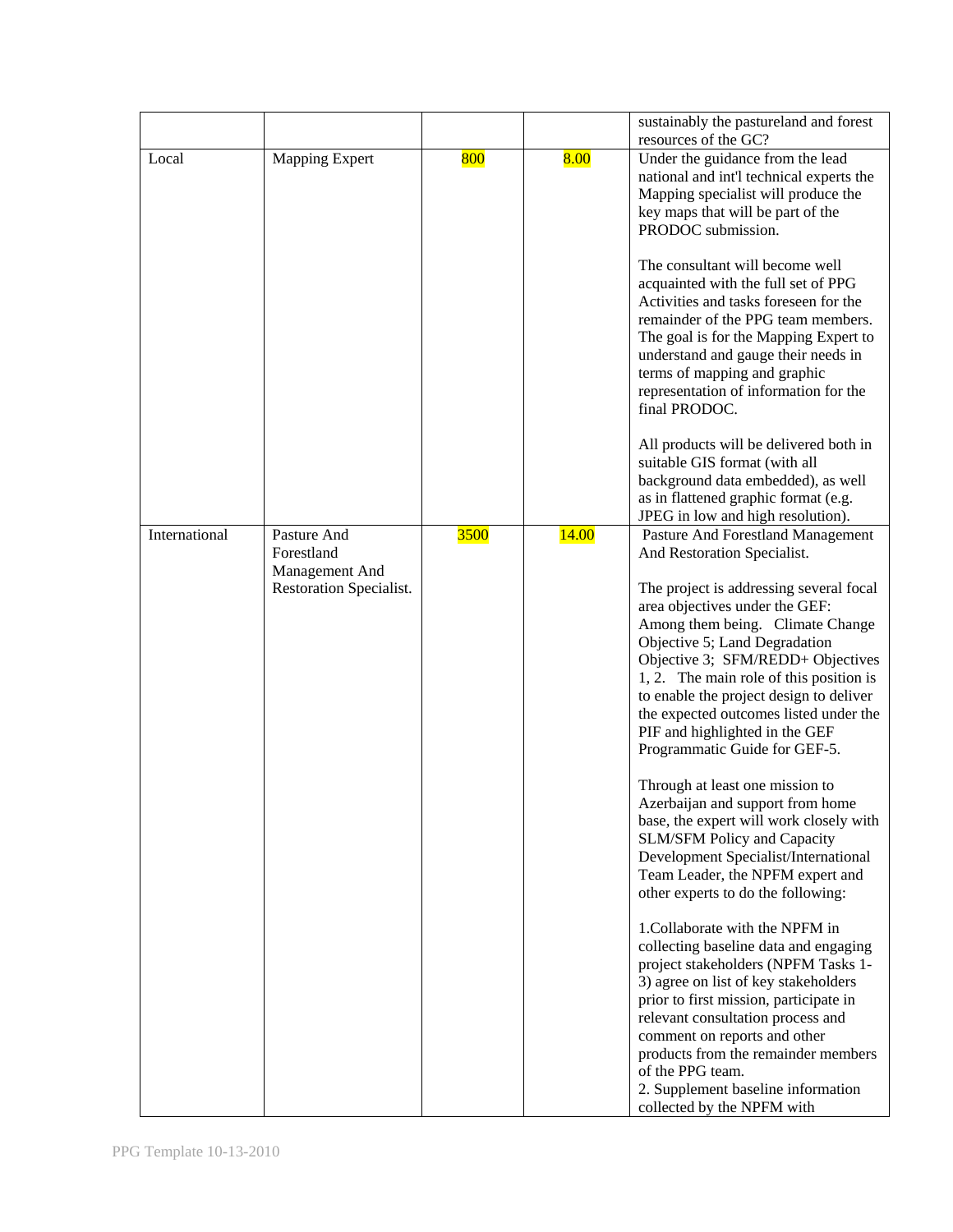|  |  | additional analysis and information to   |
|--|--|------------------------------------------|
|  |  | the extent needed and identify specific  |
|  |  | opportunities and constraints for SLM    |
|  |  |                                          |
|  |  | and SFM practices into the forest and    |
|  |  | pastureland management baseline;         |
|  |  | 3. Take the lead on refining and         |
|  |  | clarifying the final baseline and target |
|  |  | figures in terms of t CO2e and the       |
|  |  | enhancement of carbon stocks and the     |
|  |  |                                          |
|  |  | avoidance of GHG emissions from the      |
|  |  | adoption of SLM/SFM in the Greater       |
|  |  | Caucasus. Work with NPFM to              |
|  |  | model/measure GHG emissions likely       |
|  |  | to be avoided and amount of carbon       |
|  |  | likely to be sequestered as a result of  |
|  |  | the                                      |
|  |  |                                          |
|  |  | 4. Document baseline carbon data for     |
|  |  | two pilot forest and pastureland sites.  |
|  |  | 5. Produce a refined set of forest and   |
|  |  | pastureland indicators for the project   |
|  |  | based upon the PIF figures and the       |
|  |  | Key Expected Outcomes under each         |
|  |  | relevant GEF Objective. These will       |
|  |  |                                          |
|  |  | be discussed and refined furthere in     |
|  |  | consultation with the NPFM and the       |
|  |  | ITL;                                     |
|  |  | 6. Analyze and document threats and      |
|  |  | impacts to forest and pastureland        |
|  |  | ecosystems building upon the analysis    |
|  |  | included in the PIF – provide            |
|  |  | additional data and information to       |
|  |  |                                          |
|  |  | detail these; consider the socio-        |
|  |  | economic context and barriers to SLM     |
|  |  | and SFM;                                 |
|  |  | 7. Complete all the relevant Tracking    |
|  |  | Tools in close collaboration with key    |
|  |  | stakeholders.                            |
|  |  | 8. Develop practical, affordable         |
|  |  |                                          |
|  |  | monitoring plan for GC pastures and      |
|  |  | forests.                                 |
|  |  | 9. Prepare stakeholder analysis and      |
|  |  | participation plan, paying particular    |
|  |  | attention to the gender aspects.         |
|  |  | 10. Assessment of national action plan   |
|  |  | to comabat desertification - strengths/  |
|  |  | weaknesses. Elaborate short list of      |
|  |  |                                          |
|  |  | activities for updating it.              |
|  |  | 11. Assessment of existing pasture and   |
|  |  | forest management institutional          |
|  |  | environment and practices/polices/       |
|  |  | requirements. Identify strengths and     |
|  |  | weaknesses in this. Summarize            |
|  |  | institutions and their roles in          |
|  |  |                                          |
|  |  | collaboration with NPFM and other        |
|  |  | experts.                                 |
|  |  | 12. Suggest types of by-laws that        |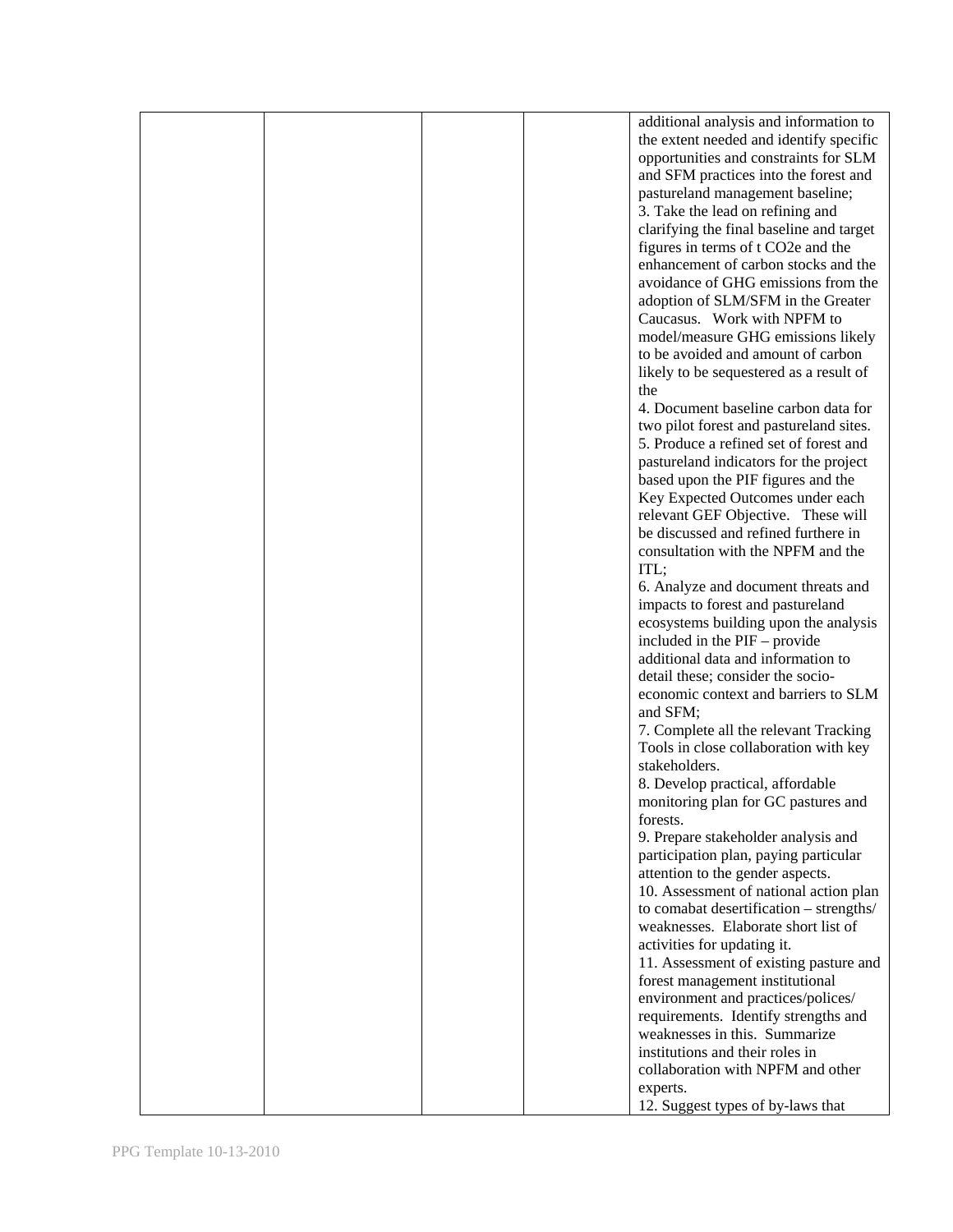|  |  | would be appropriate for improving       |
|--|--|------------------------------------------|
|  |  | the effectiveness of the policy          |
|  |  | environment in improving land            |
|  |  | management and forest management.        |
|  |  |                                          |
|  |  | 13. Assess willingness of primary        |
|  |  | institutions in forest and pastureland   |
|  |  | management – primary willingness to      |
|  |  | consider agro-enviromental incentives    |
|  |  | (such as PES) and recommend 1-2          |
|  |  | types of incentives that would be        |
|  |  |                                          |
|  |  | acceptable in Azerbaijan.Conduct         |
|  |  | fesaibility analysis in parrnetrship     |
|  |  | with the national consultants for        |
|  |  | designing and introducing PES.           |
|  |  | 14. Explore potential for amending       |
|  |  | State Programme on Pasture               |
|  |  | Management to allow a pilot of SLM       |
|  |  |                                          |
|  |  | practice and how to strengthen           |
|  |  | SLM/SFM aspects of pasture land          |
|  |  | leasing requirements and enforcment.     |
|  |  | Consult with international expert on     |
|  |  | this.                                    |
|  |  | 15. Assess existing capacities for SLM   |
|  |  | and SFM.                                 |
|  |  | 16. Suggest mechanism for peer-to-       |
|  |  |                                          |
|  |  | peer learning, systematic long-term      |
|  |  | capacity building and disseminating      |
|  |  | information on SLM practices.            |
|  |  | 17. Work with the international forest   |
|  |  | and pastureland expert on designing      |
|  |  | appropriate forest and pastureland       |
|  |  | management practices to restore and      |
|  |  | enhance carbon stocks in forests and     |
|  |  |                                          |
|  |  | pasturelands.                            |
|  |  | 18. Work with int'l consultant to        |
|  |  | asssess and recommend how carbon         |
|  |  | flow monitoring protocols can be         |
|  |  | integrated into a new national forest    |
|  |  | monitoring system in AZ, including       |
|  |  | methodological approachdes to caronb     |
|  |  | tock field assesssment, etc (see         |
|  |  |                                          |
|  |  | Output 3.2 in PIF).                      |
|  |  | 19. Integrate international best         |
|  |  | practices into the project's design with |
|  |  | respect to SLM (sustainable grazing),    |
|  |  | SFM, carbon measuring and                |
|  |  | monitoring, management practices         |
|  |  | that enhance carbon storage in           |
|  |  |                                          |
|  |  | grasslands and forests, etc              |
|  |  | 20. Help build international contacts    |
|  |  | and cooperation with international       |
|  |  | conservation agencies involved in        |
|  |  | sustainable forest and pastureland       |
|  |  | management and REDD.                     |
|  |  | 21. Suggest possible collaborative       |
|  |  |                                          |
|  |  | approaches in AZ with other relevant     |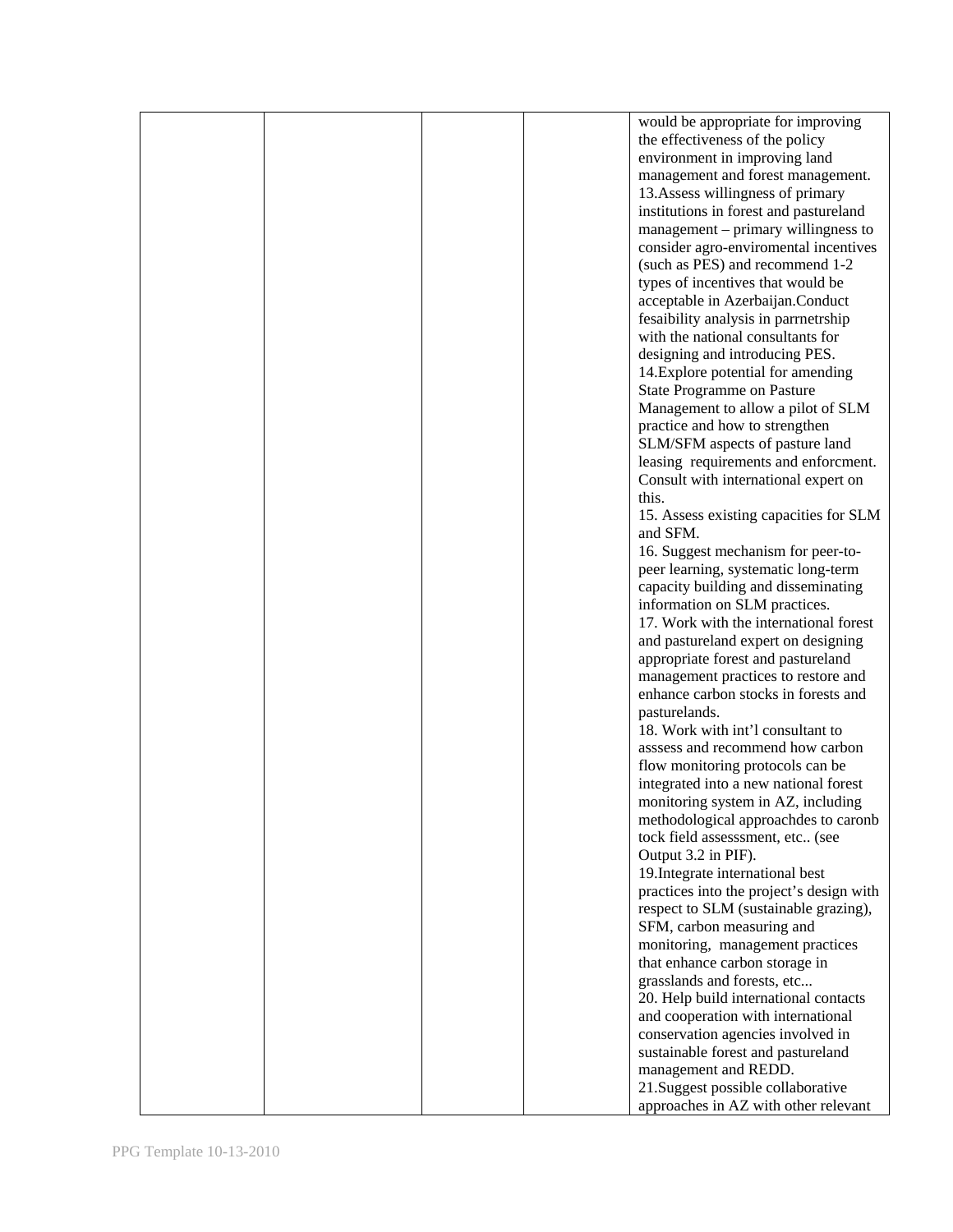|  |  | international initiatives.               |
|--|--|------------------------------------------|
|  |  | 22. Asses existing and potential         |
|  |  | incentives (and disincentives) for       |
|  |  |                                          |
|  |  | SLM/SFM projects to integrate            |
|  |  | SLM/SFM considerations.                  |
|  |  |                                          |
|  |  |                                          |
|  |  | Deliver:                                 |
|  |  |                                          |
|  |  |                                          |
|  |  | 1. Finalized description of              |
|  |  | environmental context; Finalized         |
|  |  | baseline analysis for SFM/SLM in the     |
|  |  | GC region. The collation of baseline     |
|  |  |                                          |
|  |  | information for the four proposed        |
|  |  | project areas will primarily involve a   |
|  |  | desk review of existing data and         |
|  |  | reports. This will then be               |
|  |  | supplemented by focused interviews       |
|  |  |                                          |
|  |  | and consultations with key               |
|  |  | stakeholders. No new field research or   |
|  |  | surveys will be conducted with PPG       |
|  |  | funding support. The Tracking Tool       |
|  |  | will be completed as a baseline for      |
|  |  |                                          |
|  |  | future project M&E at the                |
|  |  | implementation phase;                    |
|  |  |                                          |
|  |  | Part of this will include the assessment |
|  |  | of existing roles and how to engage      |
|  |  |                                          |
|  |  | key stakeholders including the           |
|  |  | national government agencies, private    |
|  |  | sector, civil society organizations,     |
|  |  | local communities, and their             |
|  |  | respective roles, as envisioned.         |
|  |  |                                          |
|  |  | 2. Core outputs and activities under     |
|  |  | Component 2 and Component 3 of the       |
|  |  | project: elaborate the who, how and      |
|  |  | what for developing and implementing     |
|  |  | pilot SLM/SFM in the three rayons        |
|  |  |                                          |
|  |  | and for demonstrating enhanced           |
|  |  | carbon storage potential under           |
|  |  | Component 3.                             |
|  |  | 3. SMART indicators of improved F &      |
|  |  | P health, extent, coverage, and          |
|  |  | improved management of F&P lands.        |
|  |  |                                          |
|  |  | 4. Describe the socioeconomic            |
|  |  | benefits to be delivered by the project  |
|  |  | at the national and local levels.        |
|  |  | 5. Indicate risks, including climate     |
|  |  | change risks that might prevent the      |
|  |  |                                          |
|  |  | project objectives from being            |
|  |  | achieved, and if possible, propose       |
|  |  | measures that address these risks to be  |
|  |  | further developed during the project     |
|  |  | design                                   |
|  |  |                                          |
|  |  | 6. Develop an overall site-level         |
|  |  | monitoring plan, taking into account     |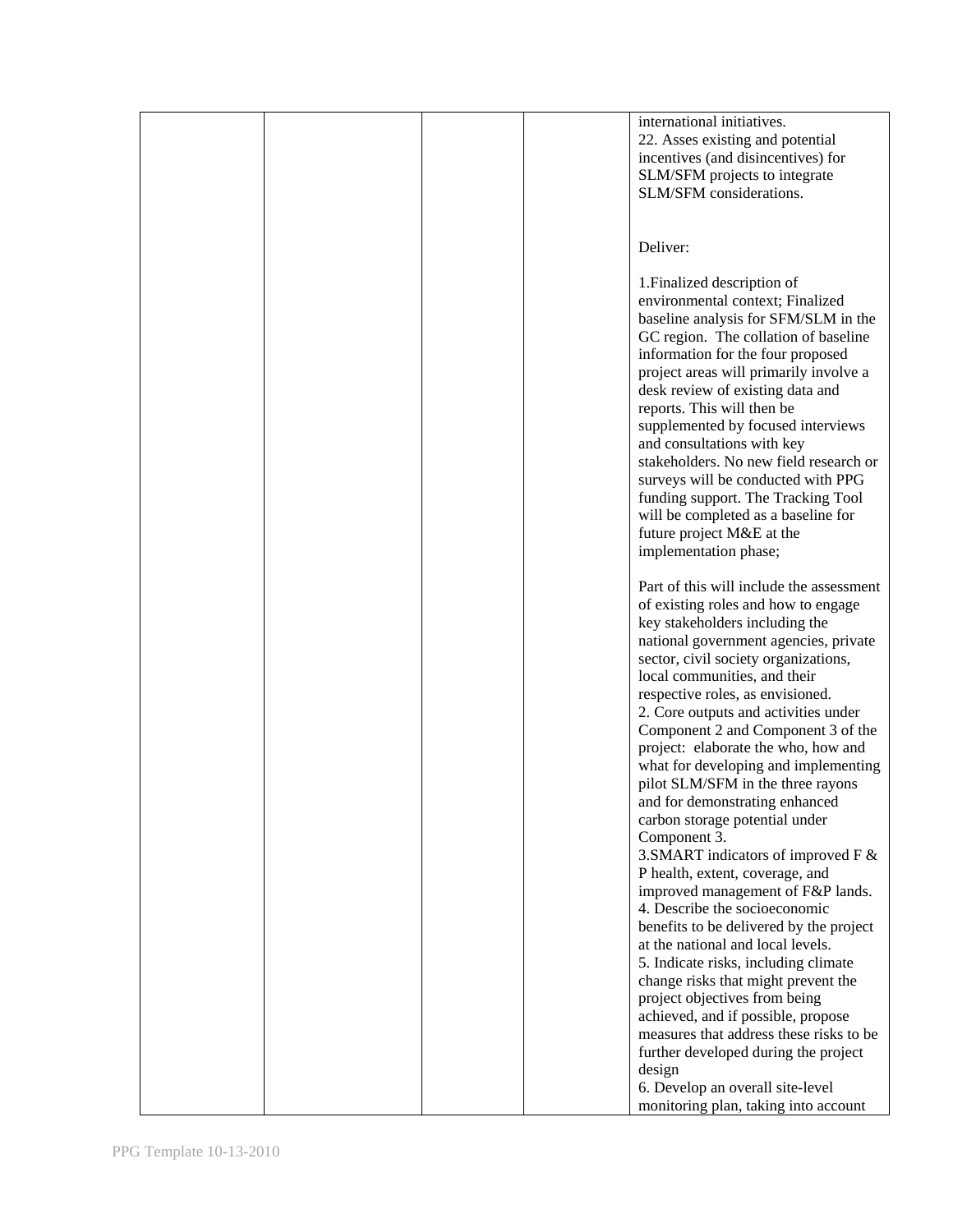|               |                                                                                        |      |              | that the key monitoring instrument for<br>the whole project is going to be the<br>land degradation tracking tool.<br>7. Detailed ToR for key technical<br>consultants to be programmed in the<br>full project.<br>8. Working with the TTL determine<br>global environmental benefits in LD<br>and CC mitigation focal areas per each<br>new/proposed land use practice (see<br>notes on indicators above)                                                                                                                                                                                                                                                                                                                                                                                                                                                                                                                                                                                                                                                                                                                                                                                                                                                                                                                                                                                                                                                                                                                                                                                   |
|---------------|----------------------------------------------------------------------------------------|------|--------------|---------------------------------------------------------------------------------------------------------------------------------------------------------------------------------------------------------------------------------------------------------------------------------------------------------------------------------------------------------------------------------------------------------------------------------------------------------------------------------------------------------------------------------------------------------------------------------------------------------------------------------------------------------------------------------------------------------------------------------------------------------------------------------------------------------------------------------------------------------------------------------------------------------------------------------------------------------------------------------------------------------------------------------------------------------------------------------------------------------------------------------------------------------------------------------------------------------------------------------------------------------------------------------------------------------------------------------------------------------------------------------------------------------------------------------------------------------------------------------------------------------------------------------------------------------------------------------------------|
| International | Sfm/Slm Policy And<br>Capacity<br>Development<br>Specialist/Tech Team<br>Leader (Ttl)- | 3500 | <b>18.00</b> | <b>SFM/SLM Policy And Capacity</b><br>Development Specialist/Technical<br>Team Leader.<br>The consultant will function as<br>Technical Team Leader and will play<br>a pivotal role in project development<br>by guiding, coaching and assisting<br>other consultants in the production of<br>their deliverables, ensuring the<br>alignment of the project with the best<br>practices in GEF project design.<br>Through 2 missions to Azerbaijan, the<br>SLM/SFM policy and capacity<br>development specialist will:<br>1. Compile and share with the national<br>PPG team and stakeholders the<br>international best experience in policy<br>development, legal and regulatory<br>frameworks and enforcement systems<br>for effective integration of SLM/SFM<br>objectives into forest and pastureland<br>management; including analysis of the<br>UNDP/GEF projects in other parts of<br>the world.<br>2. Compile and share with the national<br>PPG team and stakeholders the<br>international best practice and<br>experience in specific practices, tools<br>and technical solutions for effective<br>integration of SLM/SFM objectives<br>into the forest and pastureland<br>management in the GC. Together<br>with the national team leader<br>consultant and the other international<br>expert, finalize PES scheme to be<br>implemented by the project in the pilot<br>sites.<br>3. Based on the inputs from national<br>experts and in close cooperation with<br>the lead national expert compile final<br>baseline/situational analysis for the<br>full project. Lead the task of |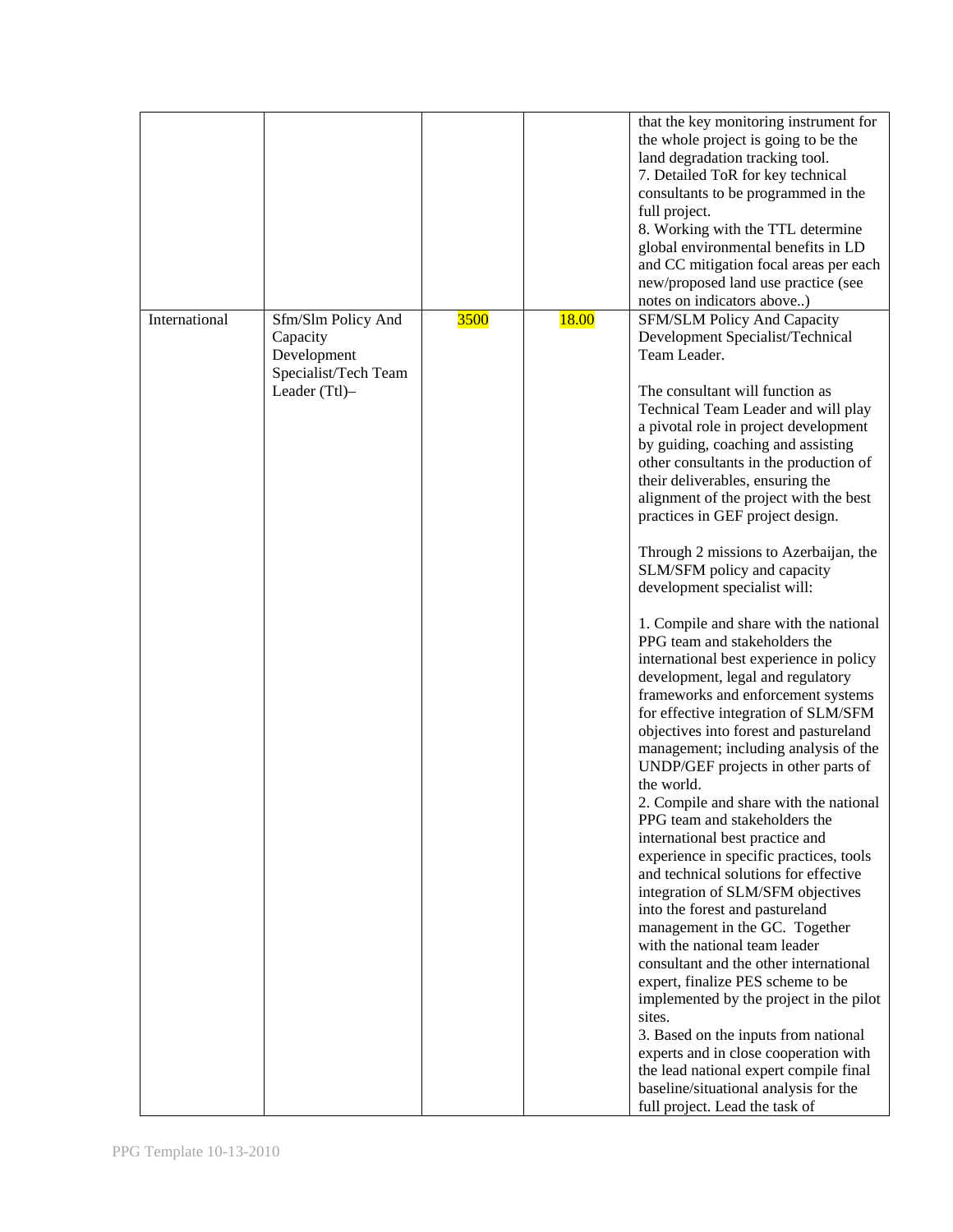|  |  | producing baseline data and              |
|--|--|------------------------------------------|
|  |  | determining through appropriate tools    |
|  |  |                                          |
|  |  | the capacity of: (i) the FMoE to         |
|  |  | monitor and regulate forest and          |
|  |  | pastureland management activities, as    |
|  |  | well as to monitor and manage F&P        |
|  |  |                                          |
|  |  | ecosystems, specifically to determine    |
|  |  | the threats and prevent/mitigate the     |
|  |  | impacts from F&P degradation; (ii)       |
|  |  | the MoE to monitor and report on         |
|  |  | F&P sector's activities, specifically to |
|  |  |                                          |
|  |  | incorporate SLM/SFM considerations       |
|  |  | into rayon-level land use plans.         |
|  |  | 4. Based on the international            |
|  |  | experience assist in reconfirming/       |
|  |  |                                          |
|  |  | specifying the project strategy,         |
|  |  | finalizing project sections on: (a) An   |
|  |  | assessment of the social, economic       |
|  |  | and financial sustainability of          |
|  |  | proposed project activities; (b)         |
|  |  | Assessment of alternatives to the        |
|  |  |                                          |
|  |  | project strategy and establishing the    |
|  |  | cost effectiveness of the preferred      |
|  |  | strategy and suite of activities; (c) A  |
|  |  | replication strategy for project         |
|  |  | activities; (d) Assessment of the risks  |
|  |  |                                          |
|  |  | to the proposed project activities and   |
|  |  | identifying measure to mitigate these    |
|  |  | risks; (e) incremental cost analysis.    |
|  |  | 5. Consolidate and synthesize the        |
|  |  | analysis and documentation of the        |
|  |  | threats to F&P ecosystem health and      |
|  |  |                                          |
|  |  | resulting impacts;                       |
|  |  | 6. Review sectoral risk assessment and   |
|  |  | risk mitigation schemes with the view    |
|  |  | of incorporating SLM/SFM/REDD            |
|  |  | elements.                                |
|  |  |                                          |
|  |  | 7. In addition and in close              |
|  |  | collaboration with the F&P specialist    |
|  |  | and the remainder of the PPG team        |
|  |  | members, assess technical feasibility    |
|  |  | of recommended activities; assess        |
|  |  | cost-effectiveness and incrementality    |
|  |  |                                          |
|  |  | of proposed FSP activities; assess       |
|  |  | sustainability of proposed FSP           |
|  |  | activities and provide                   |
|  |  | recommendations for ensuring             |
|  |  | sustainability of project outcomes;      |
|  |  |                                          |
|  |  | provide recommendations for capacity     |
|  |  | building and stakeholder engagement      |
|  |  | activities planned for the FSP; provide  |
|  |  | recommendations for the set of           |
|  |  | logframe indicators.                     |
|  |  |                                          |
|  |  | 8. Work closely with UNDP                |
|  |  | colleagues to ensure that all co-        |
|  |  | funders are fully engaged in the PPG     |